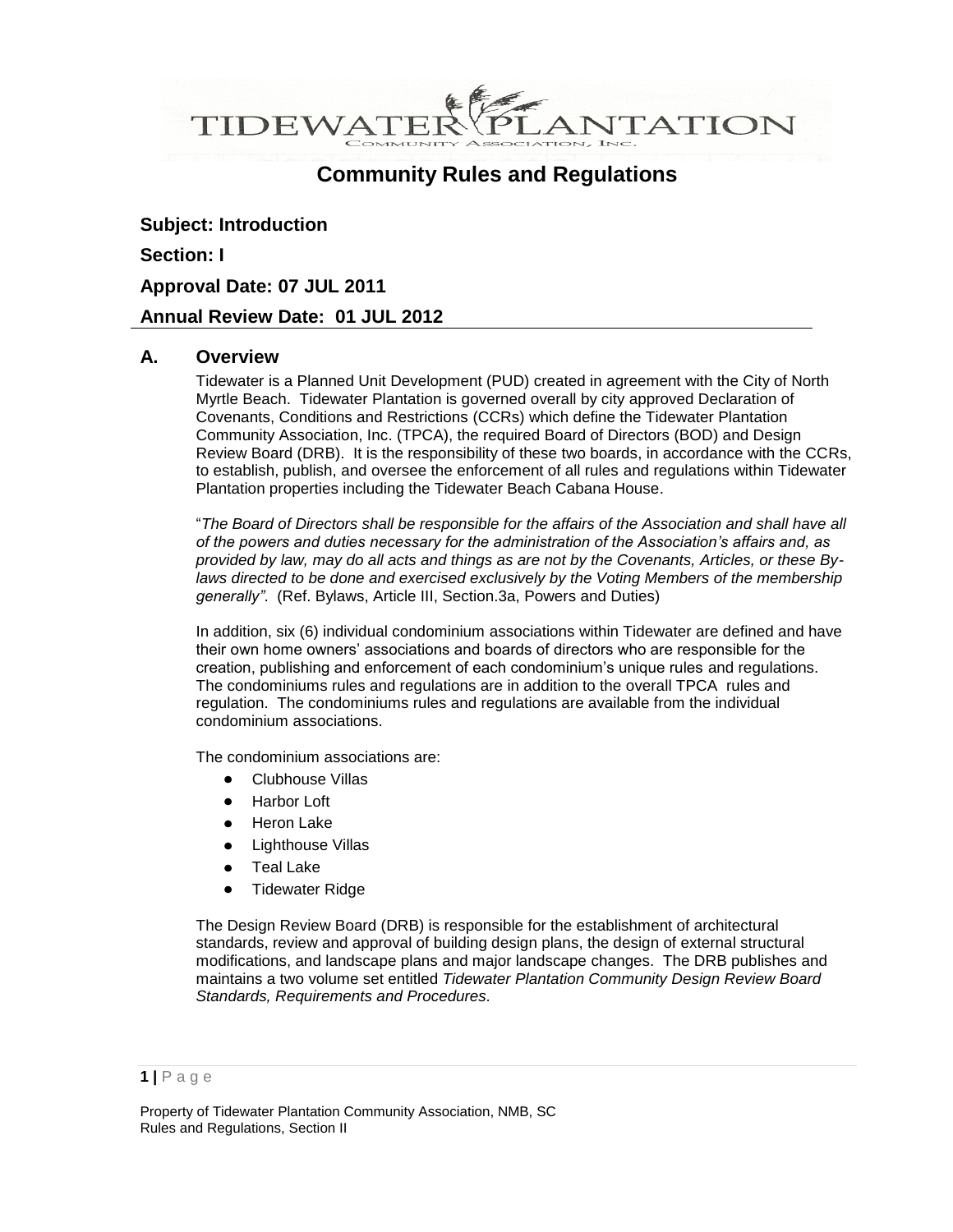

The following Sections list and define the general Tidewater rules and regulations which cover common areas, streets, and amenities and are designed to promote safety and general enjoyment of the covered areas.

### **B. Definitions**

The following definitions apply throughout this document:

**Association** refers the Tidewater Plantation Community Association, Inc.

**BOD** refers to the Tidewater Plantation Community Association, Inc.'s Board of Directors.

**CCRs** refers to the *Declaration of Covenants, Conditions and Restrictions* which is the legal document created in agreement with the City of North Myrtle Beach, SC. which provides the overall legal framework for Tidewater's rules and regulations, policies, etc.

**Decal** – refers to credential…..

**DHEC** refers to the South Carolina Department of Health and Environmental Control.

**DRB** refers to the Tidewater's Design Review Board

**Golf Course** refers to the Tidewater Golf Club, Inc.

**Key Fob** refers to the key chain-sized access credential issued to property owners which allows the owners to enter the "owners only" venues associated with Tidewater.

**Managing Agent** refers to the current community manager resident in the TPCA Administration Building at 2000 Spinnaker Drive.

**Owner** (as defined in the CCRs) shall mean and refer to the property owner(s) of record, whether one or more persons or entities, of the fee simple title to any Unit which is a part of Tidewater Plantation

**Owner Guest** refers to a guest of an owner

**Renter** refers to person or persons occupying a condominium or single family dwelling under a rental agreement with owner, or real estate agency or rental management company.

**RFID Tag –** refers to credential affixed to owner's vehicle windshield to allow access into Tidewater properties.

**Security** refers to the personnel contracted by the TPCA to provide access control, roving surveillance, and to enforce rules and regulations as directed by the BOD.

**Storage Area** refers to an area on Tidewater designed for limited storage for owners' trailers, boats, motorcycles, oversized truck, recreational vehicles and the like in a fenced area adjacent to the Bluffs.

#### **2 |** P a g e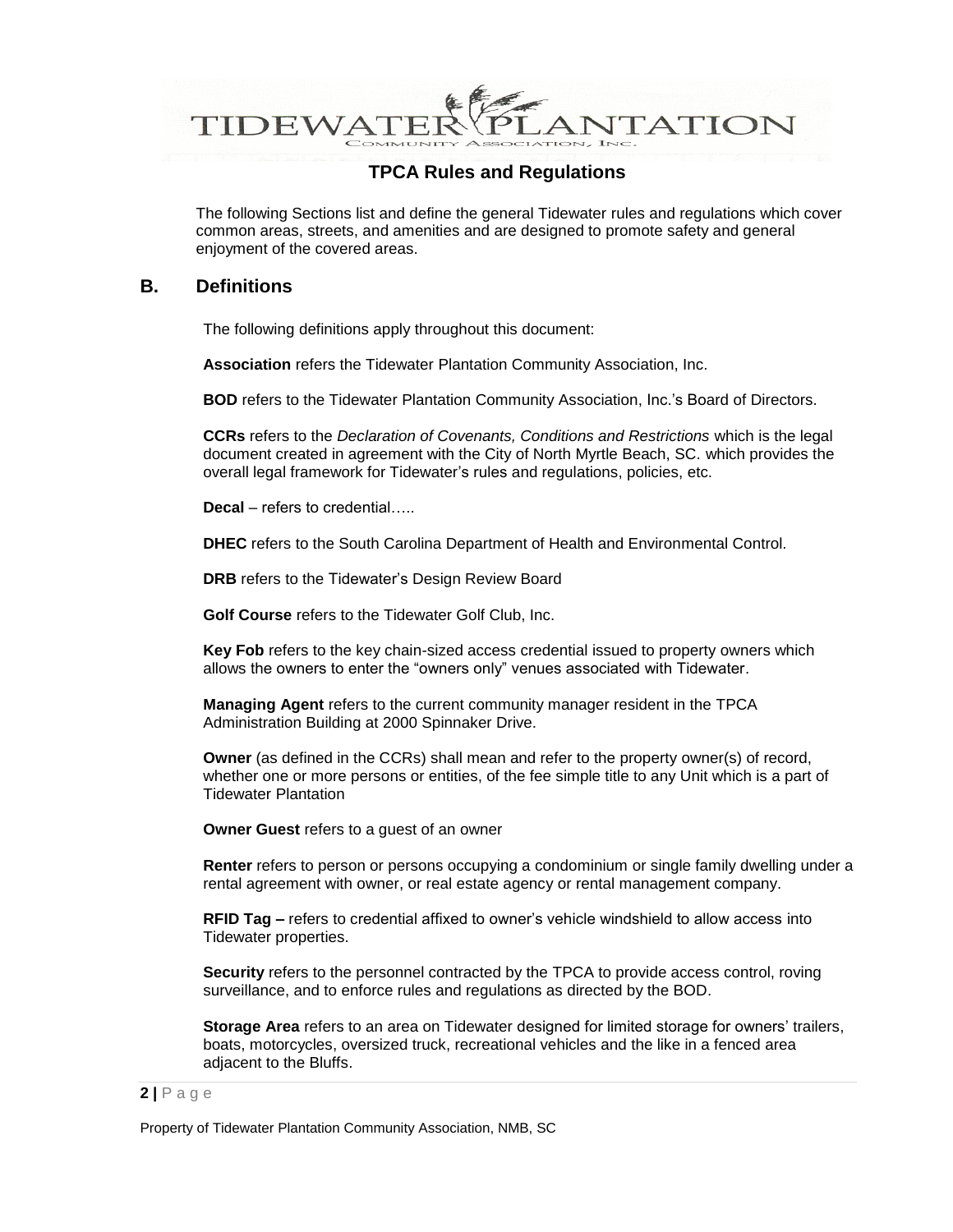

**The Bluffs** refers to the gated area of Tidewater south of the Little River Neck Road.

**The Plantation** refers to the gated area of Tidewater north of the Little River Neck Road.

**Tidewater** refers to the entire Tidewater Plantation.

**TPCA** refers to the Tidewater Plantation Community Association, Inc.

#### **Version History:**

| <b>Version Date</b> | <b>Effective Date</b> | Approved by:                                                   | Change Description (from/to format)                                                       |
|---------------------|-----------------------|----------------------------------------------------------------|-------------------------------------------------------------------------------------------|
| 02 JUN 2010         | NA at this time       |                                                                | Last approval; no revision detail available                                               |
| 30 JUN 2011         | 08 JUL 2011           | Approved motion recorded in 07 JUL<br>2011 BOD meeting minutes | New format extensive revisions to section in regards to access and storage<br>yard usage. |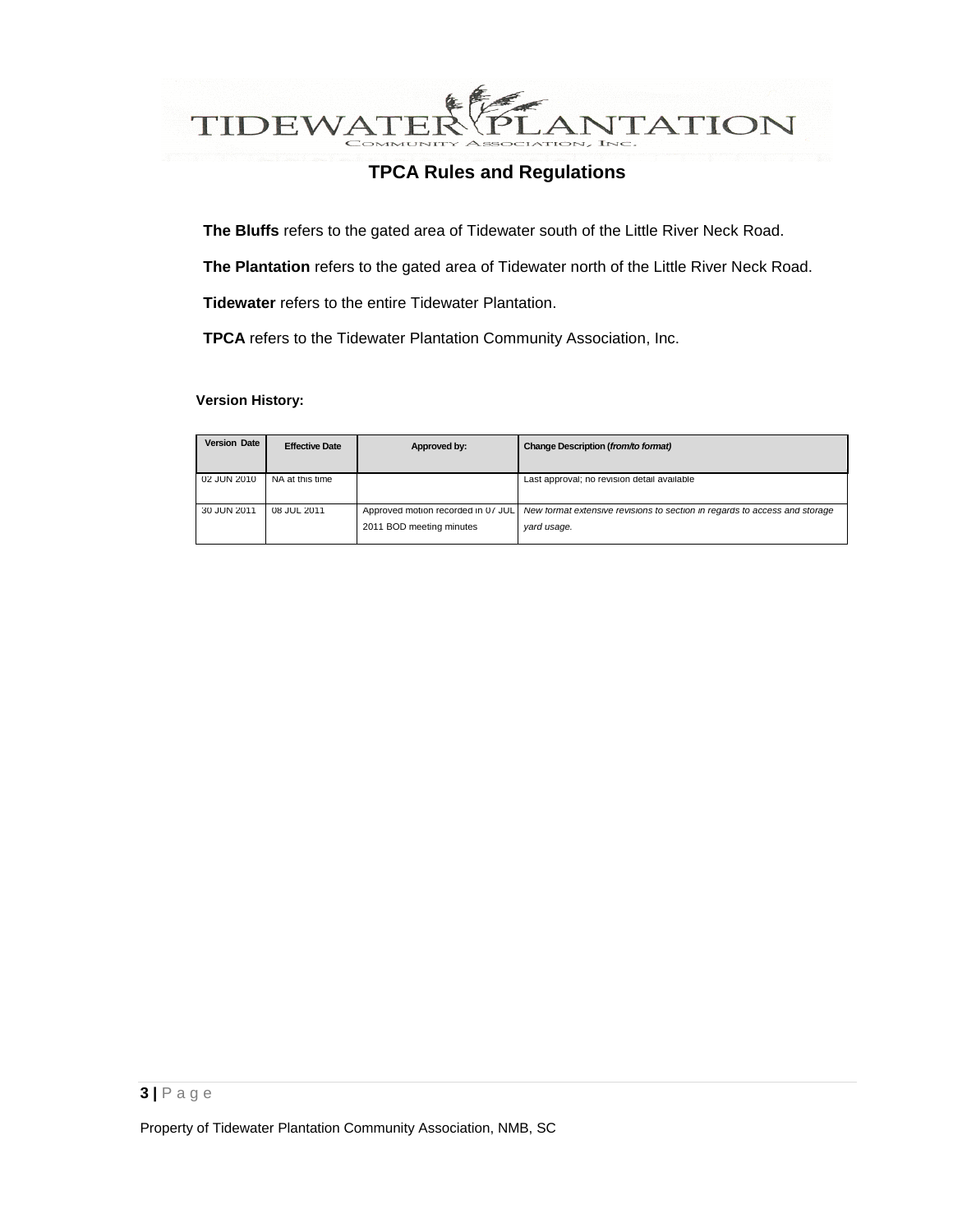ANTATION TIDEWATE

## **TPCA Rules and Regulations**

### **Subject: Community Access, Roads and Storage Area**

**Section: II**

**Approval Date: 07 JUL 2011**

#### **Annual Review Date: 01 JUL 2012**

Tidewater Plantation is under the jurisdiction of the City of North Myrtle Beach Public Safety. It is a controlled access or gated community. The following rules apply to access to Tidewater properties.

#### As stated in TPCA Policy 01-2011:

Whereas, Article V, section 5.3 (iv.)of the Covenants, Conditions and Restrictions (CCRs)states*, Access by an owner's guest family member, tenant, invitee, servant or agent and access by general public shall only be permitted pursuant to written rules and regulations of the Association; provided, however, in no event shall access to the Golf Club be restricted as set forth in Section 11.2.*

Whereas, Article V, section 5.11 CCRs, License to Use Electronic Keys states, *Each owner issued an electronic key shall have a revocable license to use it and access common areas therewith, in accordance with this Declaration and the rules and regulations adopted therefore by the Board of Directors.*

It is the Board of Director's policy to provide electronic access credentials to property owners in accordance with the CCRs aforementioned and the rules and regulations of the Association. An owner's right to access can be restricted if the owner fails to comply with the CCRs and/or the Association rules and regulations.

### **A. Access Control Credentials**

There are three types of "Credentials" used in Tidewater: (1) Decals, (2) Key Fobs, and (3) RFID Tags.

Credential distribution is to property owners, relatives (including children over 16 years of age) and/or significant other who permanently reside with the owner on Tidewater Plantation, with limited distribution to long- term tenants ( L/T - signed one year lease on file with TPCA) and staff only.

A credential application form, which can be obtained at the TPCA administration office, must be completed in order to obtain the appropriate credentials.

### **1. Decals:**

- a) Each property owner is entitled to one TPCA decal for each vehicle registered with TPCA. Decals are issued at the association administration office and will not be mailed.
- b) Additional decals can be issued to relatives (including children over 16 years of age) and/or significant other who permanently reside with the owner on Tidewater Plantation. A tenant with a current rental agreement for a term of at least one year is issued a tenant decal, if a copy of the rental agreement is on file at the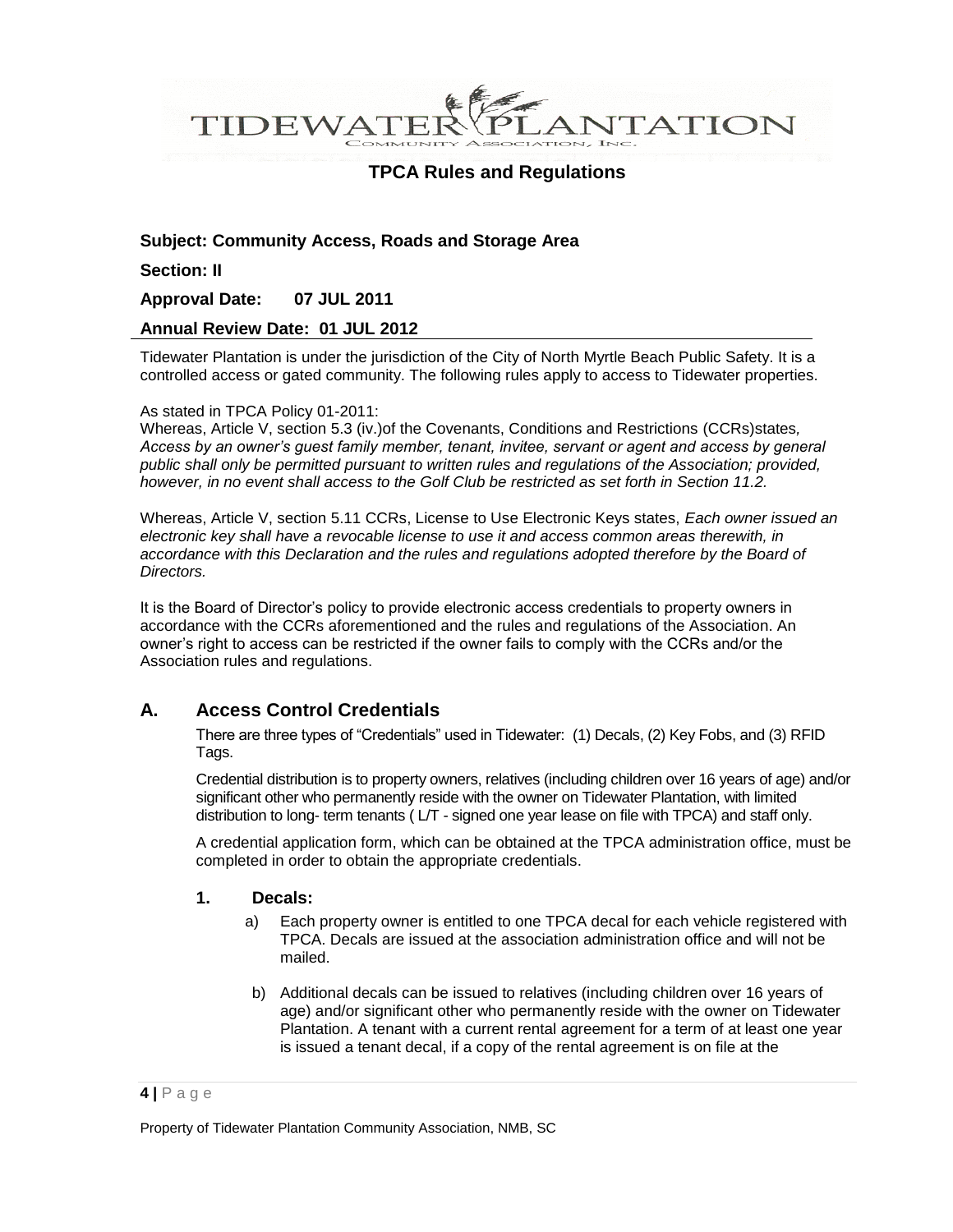

association administration office. Driver's license or other valid identification is required to verify full-time residence.

- c) Decals are vehicle specific and must be removed when vehicles are sold, traded or otherwise disposed of. In order to obtain a new decal, the old decal must be returned to the TPCA community manager. Failure to return the old decal may result in a fine in accordance with Tidewater rules and regulations. When adding a vehicle, you may obtain a decal by filling out an application at the association administration office.
- d) Decals must be affixed to the driver's side of the windshield in the lower left hand corner using the adhesive backing.

#### Unauthorized Use of Decals

Decals to unauthorized users will be grounds for having Key Fobs deactivated and access to the amenities denied for a minimum of thirty (30) days along with a reactivation fee of \$50. This includes property owners that give decals to renters and/or tenants, friends, service providers, relatives, etc.

#### **2. Key Fob:**

a) Property owners will receive one Key Fob per owner at no charge, with the following limitations:

- i. Property owners of multiple lots (both developed and undeveloped) receive a single Key Fob per owner (i.e. no owner will have more than one Key Fob)
- ii. Corporate owners receive two Key Fobs
- iii. Property owned by multiple owners receives one Key Fob per owner for the first two owners; additional Key Fobs may be purchased for \$25 each for each additional owner up to a maximum of 8 owners. Verification of ownership is required for multiple owner units.
- iv. Maximum of two Key Fobs per property are issued at no charge to the owner(s).

b) Additional Key Fobs can be issued to relatives (including children over 16 years of age) and/or significant other who permanently reside with the owner on Tidewater Plantation. A charge of \$25 per Key Fob will be collected. The following will apply:

- i. Beach Cabana House access is granted in accordance with Beach Cabana rules
- ii. Driver's license or other valid identification is required to verify permanent residence

c) When the Key Fobs are issued, the property owner signs for them and acknowledges understanding of the rules for their use.

- d) Guest listed on the property owner's permanent guest list are not issued Key Fobs
- e) Relatives not residing in the property owner's unit are not issued Key Fobs.
- f) Renters, housekeepers, service personnel, or contractors are not issued Key Fobs

#### **5 |** P a g e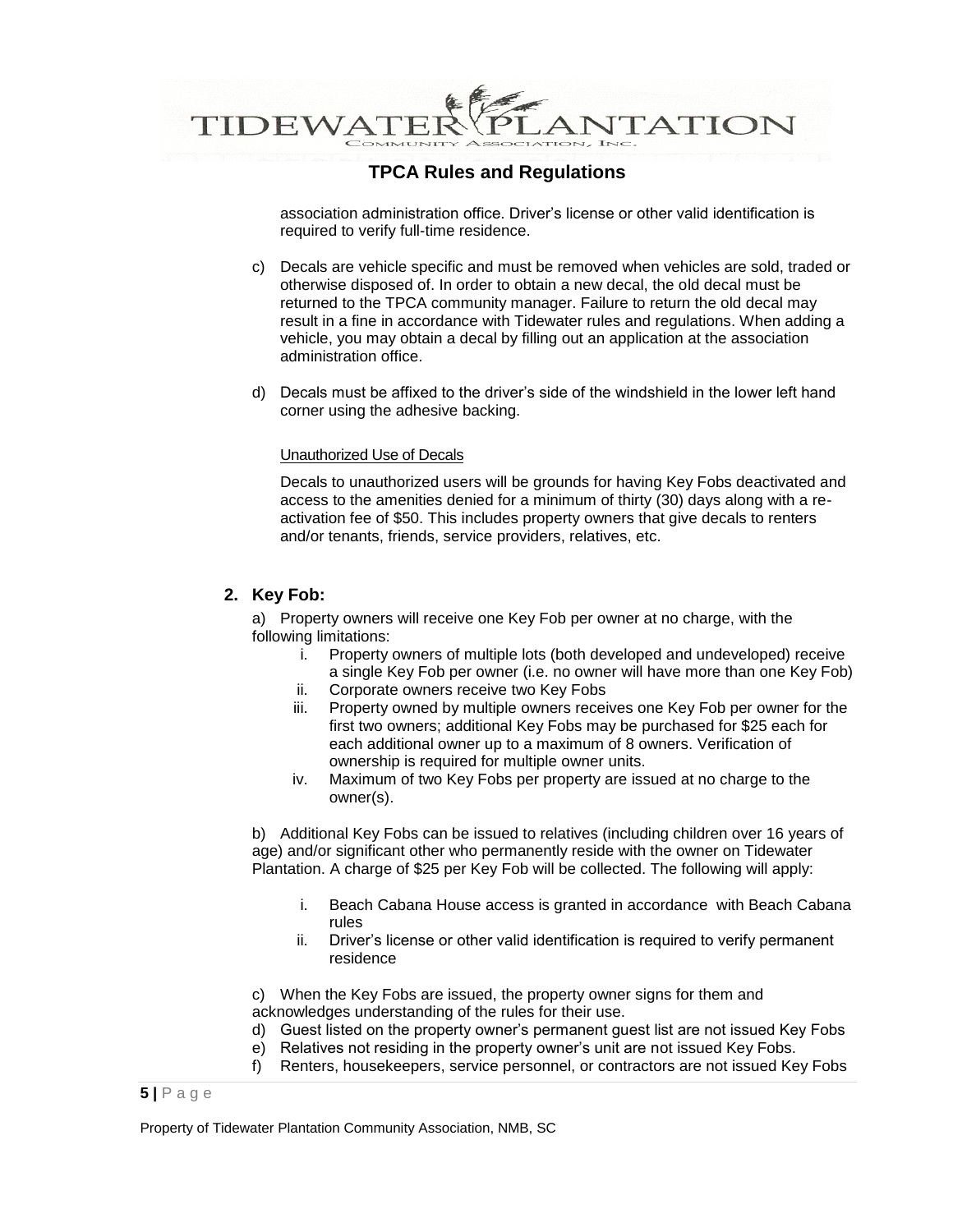

- g) Key Fob Assignment:
	- i. The property owner account number is the key field to track all Key Fobs which are assigned to the account of the current property owner.
	- ii. Upon receipt of proper property transfer documentation, the appropriate database is updated with the new account number for the current property owner.
	- iii. When this information is transferred to the Access Control System all Key Fobs associated with the old account number are deactivated.

#### Unauthorized Use of Key Fobs:

Giving Key Fobs to unauthorized users will be grounds for having Key Fobs deactivated and access to the amenities denied for a minimum of 30 days along with a re-activation fee of\$ 50. This includes property owners giving access to Fobs to renters and/or tenants, friends, service providers, other relatives etc.

#### **3. RFID Tags:**

- a) The RFID tag is used for gate access at the property owner's gate on the Plantation side, the Bluff's gate and the Beach Cabana gate. Each property owner is entitled to one RFID tag for each vehicle registered with TPCA. RFID tags are issued at the association administration office and will not be mailed.
- b) One initial RFID credential is provided per property at no cost for one (1) year from initial RFID distribution date. Additional RFID tags can be purchased at cost, rounded up to even dollar amount. Additional RFID tags can be issued to relatives (including children over 16 years of age) and/or significant other who permanently reside with the owner on Tidewater Plantation.
- c) Neither Bluff tenants (minimum 3 month lease) nor Plantation tenants (minimum one year lease) may purchase an RFID tag for access to any Tidewater Plantation property.
- d) Driver's license or other valid identification is required to verify permanent residence. When adding a vehicle, you may obtain an RFID tag by filling out an application at the association administration office. Please note that only vehicles displaying a current TPCA windshield decal are eligible for an RFID Tag.
- e) RFID tags are vehicle specific and must be removed when vehicles are sold, traded or otherwise disposed of. In order to obtain a new RFID tag, the old RFID tag must be returned to the TPCA community manager. Failure to return the old RFID tag may result in a fine in accordance with Tidewater rules and regulations. RFID Tags are affixed to the center portion of the windshield behind the rear view mirror and are installed by the community management company.

#### Unauthorized Use of RFID tags:

Giving RFID tags to unauthorized users is grounds for having Key Fobs and RFID tags deactivated and access to amenities denied for a minimum of 30 days along with a re-activation fee of \$50. This includes giving RFID tags to renters and/or tenants, friends, service providers, other relatives, etc.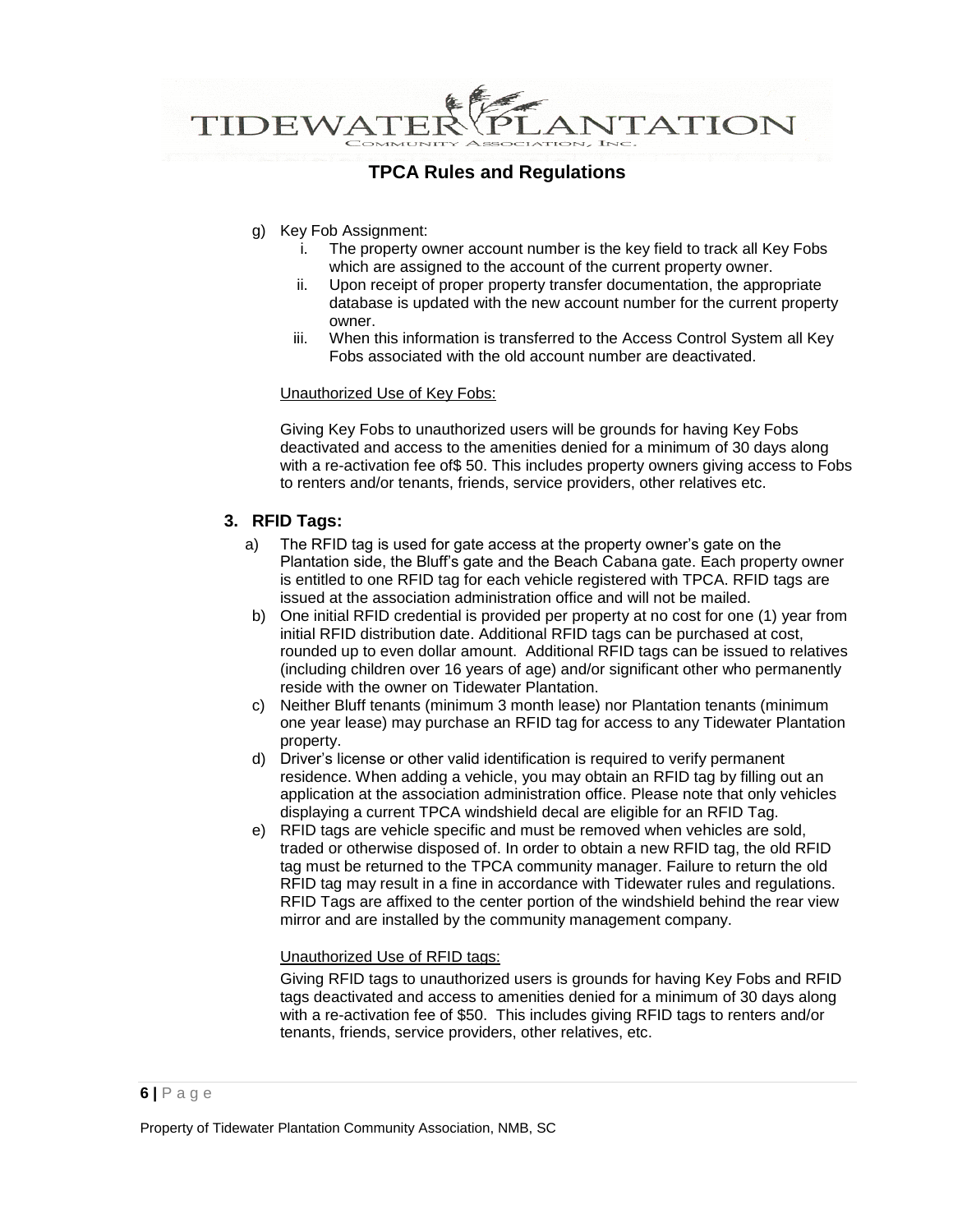**NTATION** TIDEWA

## **TPCA Rules and Regulations**

## **B. Gate Entry Access**

Owners are required to display a current Tidewater decal on the windshield of their vehicles. The decals are issued by the Managing Agent. The owner is required to provide the Managing Agent current vehicle registration information prior to receiving (in person) the decal. RFID tags are also required to allow for electronic access through the Plantation, Bluffs and Beach Cabana entry gates.

When a registered vehicle is traded, replaced or no longer used, the Tidewater owner must return the old decal and RFID tag accompanied by the new vehicle registration information to the Managing Agent prior to receiving a new/replacement decal. If the old decal is not available, a charge of \$50.00 will be required for a new decal.

NOTE: Tidewater window decals and RFID tags must be returned to the Managing Agent upon sale of the associated Tidewater property.

#### **1. Visitors**

The property owner must notify Security before a visitor is scheduled to arrive or the visitor must be on the Owner's Permanent Guest List maintained by the Managing Agent and provided to the security personnel. Any visitor arriving without owner notification or listed on the Permanent Guest List will be held at the gate until the owner is contacted and permission for access is received. If the owner does not respond, the visitor will not be allowed entry.

Visiting golfers and Tidewater Grille diners are granted access to those venues and are given a vehicle pass to those venues only.

Visitors, short term renters, and golf/dining guests are provided with a color-coded vehicle pass which must be displayed at all times while on Tidewater property.

Any person interested in Tidewater real estate can view Tidewater properties when accompanied by a documented real estate agent.

#### **2. Service Providers**

Service providers are treated as visitors and must either be on the Owner's Permanent Guest List or the owner must notify security personnel that the service provider is expected. A service provider without owner approval will not be allowed entry. If access is granted, the appropriate color-coded pass must be displayed while on Tidewater property.

### **3. Construction Contractor Employees**

All construction personnel must be listed with the Managing Agent, provide appropriate identification and must display the appropriate color-coded pass in windshield of the vehicle while on Tidewater property. Details regarding rules for construction personnel are contained in the *Construction Contractor Work Rules* established by the Design Review Board (DRB).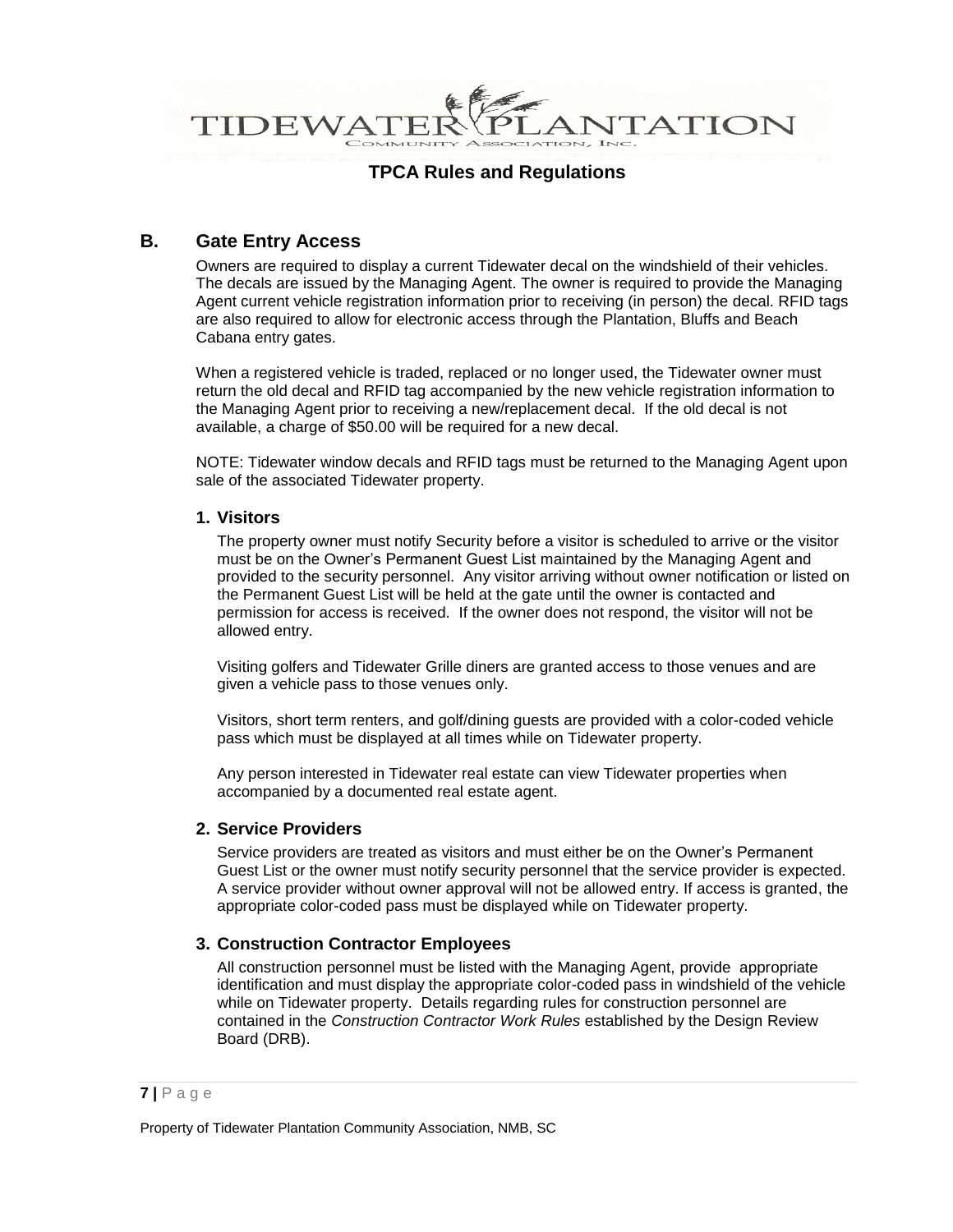

### **4. Temporary RFID Tags for Property Owners**

A temporary RFID tag is available to non-resident property owners visiting Tidewater for a short period of time (two weeks or less) and who are driving rental vehicles. The RFID tag is not available for property owners driving their personal vehicles (owned, leased, company).

Arrangements for the use of the RFID tag are made by contacting the Managing Agent during normal business hours. A Fifty dollar (\$50) deposit is required for the use of the temporary RFID tag. If the reservation arrangements are made prior to arrival and the required deposit has been received, the RFID tag will be available at the Plantation Security gatehouse reserved under the property owner's name. The temporary RFID tag will only be given to the property owner after providing Security personnel with a valid identification. If the RFID tag reservation has not been made prior to arrival, the property owner will be required to make arrangements with the Managing Agent during regular business hours.

The RFID tag will only be activated for the duration of the stay and must be returned to the Managing Agent or Security personnel prior to leaving Tidewater. If the RFID tag is not returned, the \$50 deposit will be forfeited and the RFID tag will be deactivated. The RFID tag activates the Plantation, Bluffs and Beach Cabana gates. The RFID tag does not guarantee a parking space at the Beach Cabana since space is limited.

The use of the temporary RFID tag described above is not available to permanent Tidewater residents who drive leased or company vehicles.

### **C. Vehicles**

#### **1. Recreational Vehicles and Watercraft**

Vehicles, i.e. motor homes, campers, trailers, boats, boat trailers, golf carts, motorcycles, scooters, personal watercraft, etc., are prohibited from being parked, cleaned, maintained or placed within the Plantation or the Bluffs. A specific storage area is designated for such vehicles. Registration for use of the designated storage area is required at the Managing Agent's office (see Storage Area). The storage area is only available to current property owners and their house guests, not short- term or long-term renters.

Note: Motor homes, campers, trailers, and boats are permitted on the property for a limited period of time to facilitate loading and unloading of contents. These vehicles may not remain overnight within the Plantation of the Bluffs. The washing and maintenance of recreational vehicles as described n this section is only permitted in the designated storage area located outside the Tidewater entry gates.

#### **2. Motorized Vehicles**

The Uniform Act regulating traffic on South Carolina highways (Chapter V, Title 56 of the code of Laws of South Carolina, 1976 with additions and/or exceptions as defined in the CCRs or in rules and regulations adopted by the Association BOD) apply within Tidewater.

No golf carts or golf cars may be operated on the roadways and streets in Tidewater with the exception of golf course and association maintenance vehicles.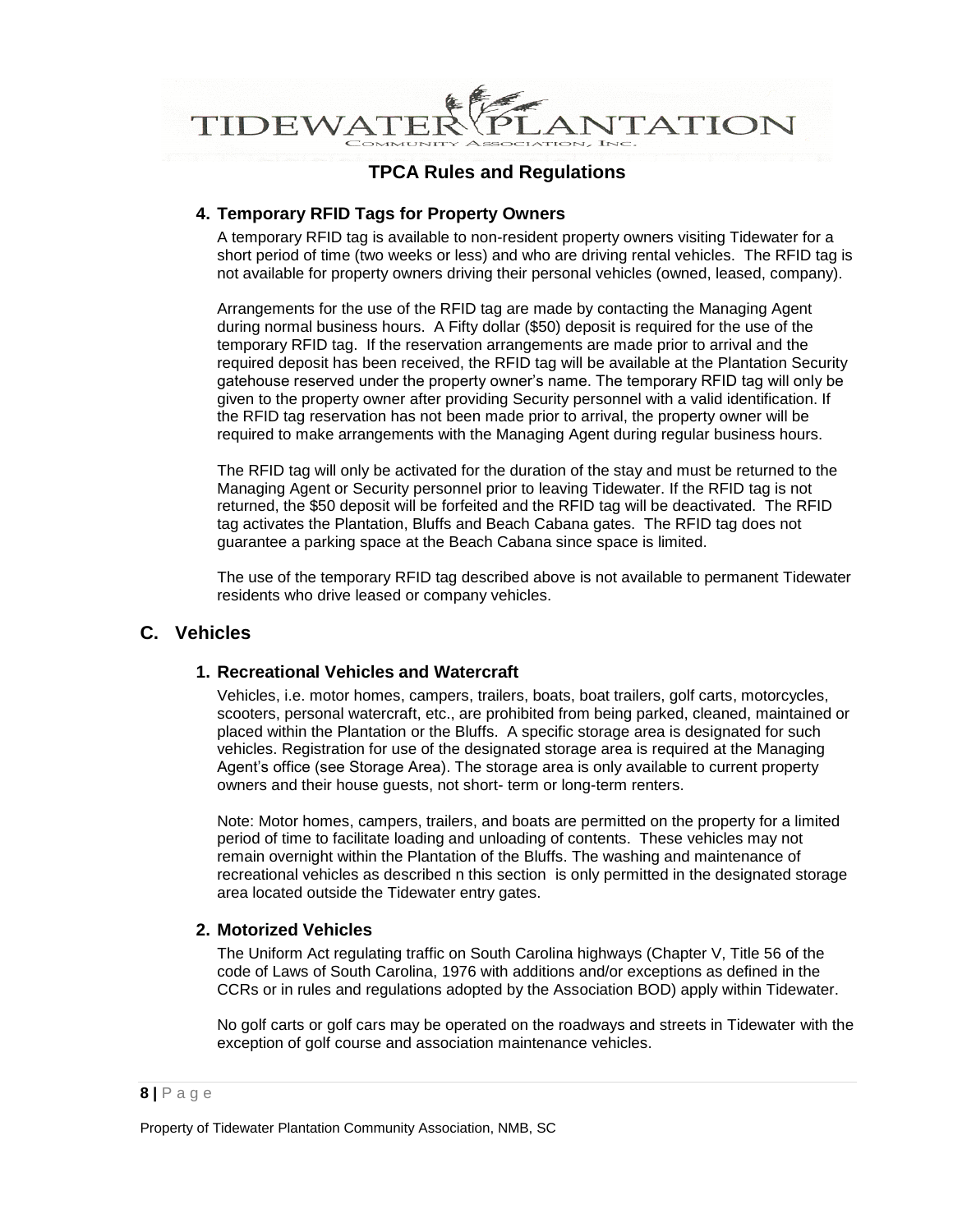

No motorcycles, motor scooters or motorbikes may be operated on streets within Tidewater.

**All drivers are to obey the posted speed limits and all other posted traffic signs. The posted speed limits and all other posted traffic signs are enforced through monitoring, violation notification, and fining.** 

### **D. Parking and Streets**

#### **1. Residential Off-Street Parking**

Each single family home site shall have paved parking (including garage) for at least one car per residence bedroom. Parking is prohibited on grass and unpaved areas associated with home sites except during construction associated with the specific home.

Unlicensed or expired licensed vehicles must be parked in the owner's garage (DELETE where garage is available on property). An owner will be subject to fines for unlicensed vehicles parked in a single- family residence driveway or condominium parking lot. Unlicensed vehicles in condominium parking areas are subject to towing.

There shall be no storage or parking upon any portion of the Plantation or Bluffs of any mobile home, trailer (with or without wheels), motor home, tractor, truck (other than pick-up trucks), commercial vehicles of any type (outside normal business or contracting hours), campers, motorized camper or trailers, recreational vehicles, boats or other watercraft (other than in owner/neighborhood restricted boat slips or other docking facilities), boat trailers, motorcycles, motorized bicycles, motorized go-carts, or any other related forms of transportation devices.

### **2. Street Parking**

On street parking should not be done in such a manner as to inhibit emergency vehicle access. When a gathering requires multiple vehicles parking on street, all vehicles should park on the same side of the street. Vehicles parked on the street without proper credentials are subject to fines and/or towing at the owner's expense.

### **3. Overnight Parking**

Overnight on street parking is prohibited. Vehicles in violation of overnight parking are subject to fines and/or towing at the owners expense.

In order to accommodate overcrowding in an owner's driveway due to short-term visitors, vehicles with a valid Tidewater window decal or valid/ dated visitor pass may be parked in the Amenity Center or Bluff's Pool parking area.

To avoid fines or towing, the property owner must notify the Managing Agent or Security (on weekends or after hours). The owner must provide vehicle(s) description and the specific location where the vehicle(s) will be parked overnight. Unauthorized vehicles parked in the Amenity Center or Bluff's Pool parking areas are prohibited. The associated property owner is subject to a fine and the vehicle can be towed at owner's expense.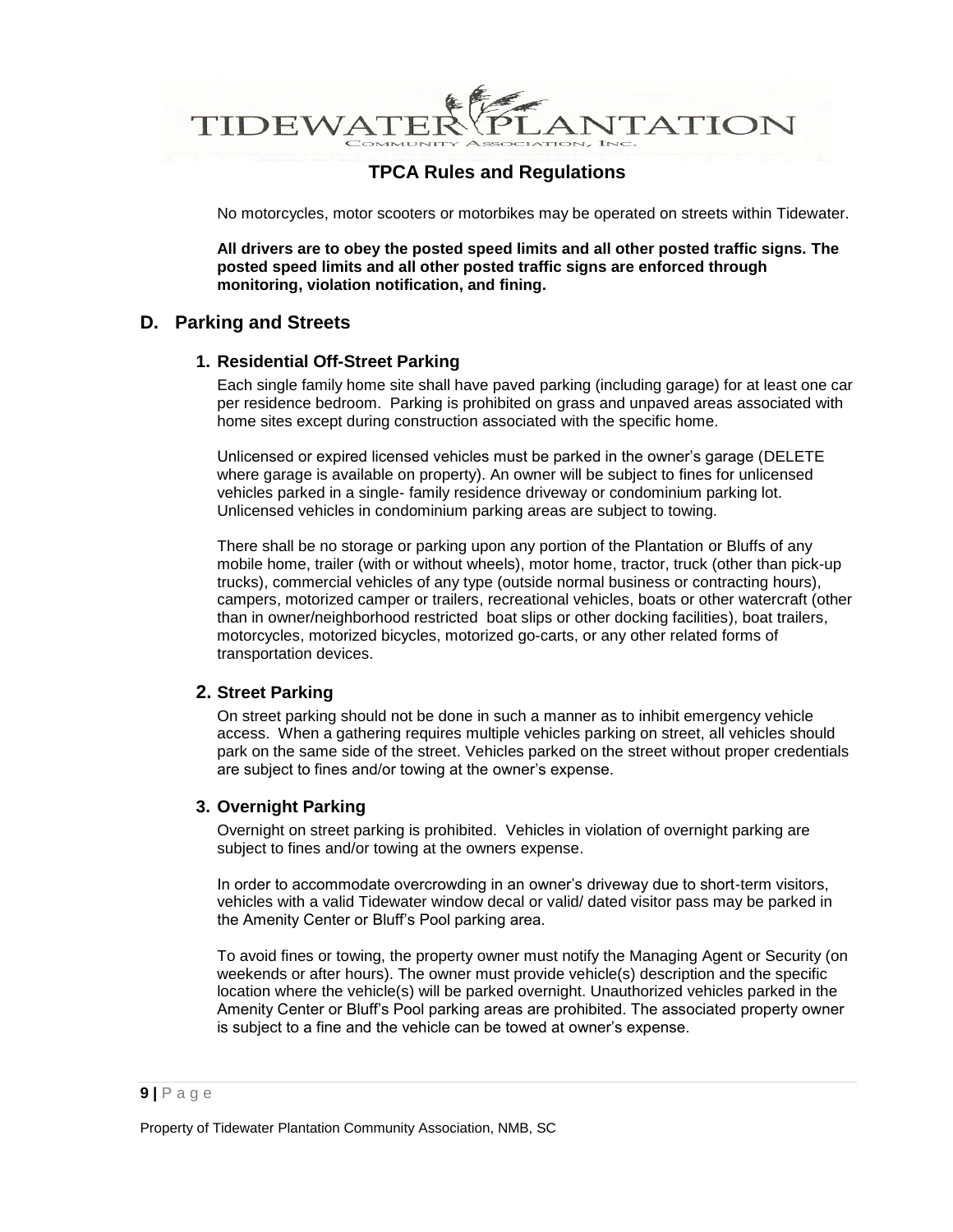

In case of an emergency, Security must be notified of the situation and that a vehicle will be *remaining on the street overnight.* 

## **E. Storage Area**

#### **1. General**

Tidewater provides limited storage for owners' trailers, boats, motorcycles, recreational vehicles and in a fenced area adjacent to the Bluffs. Storage of personal use cars/trucks or vehicles and equipment used in commercial enterprises and/or businesses is not permitted in the storage area (except equipment used by the Association's contractors).

The storage area is not provided on a permanent basis. The storage area has controlled access and video surveillance. The Managing Agent's office provides initial access to the storage area. The Association reserves the right to discontinue operation of the storage area upon sixty-day (60) notice to persons having items stored in the facility.

### **2. Liability**

All liability for stored items is the responsibility of the item's owner. The Association assumes no liability for loss, damage or theft of items stored for any reason including, but not limited to, failure of controlled access or video surveillance equipment. A liability waiver form must be signed and filed with the Managing Agent.

#### **3. I.D. Requirements**

All vehicles/watercraft must be properly and legally tagged or licensed for the state in which they are registered. All items in the storage area must be visibly identified with a Storage Area decal or a temporary pass and a waterproof tag showing the owner's name, address and phone number. Unidentified items will be considered abandoned (item of which we have no knowledge of who the property belongs to and that there is no identifying information on the property) and subject to removal.

### **4. Space Allocation**

A defined number of spaces are available for long-term storage (one year increments). These spaces are allocated annually through a lottery held in January of each year. One space is allocated per household. Proof of ownership must be provided for the item being stored. Any owner interested in obtaining an annual space in the storage yard must register his/her property prior to the lottery deadline. A lottery registration form and liability waiver form are obtained from the Tidewater website or by contacting the Tidewater Managing Agent.

There are ten transient spaces available, numbers 51 to 60. These spaces are available to property owners and their guests for a limited time period (one week or less). Transient spaces are not available to short-term or long-term renters. Transient storage spaces are available on a first come basis. Arrangements for transient spaces must be made in advance through the Managing Agent's office during normal business hours. A reservation form must be completed showing name, address, phone number description of the item to be stored and duration of storage. If a property owner's guest is storing an item, the

#### **10 |** P a g e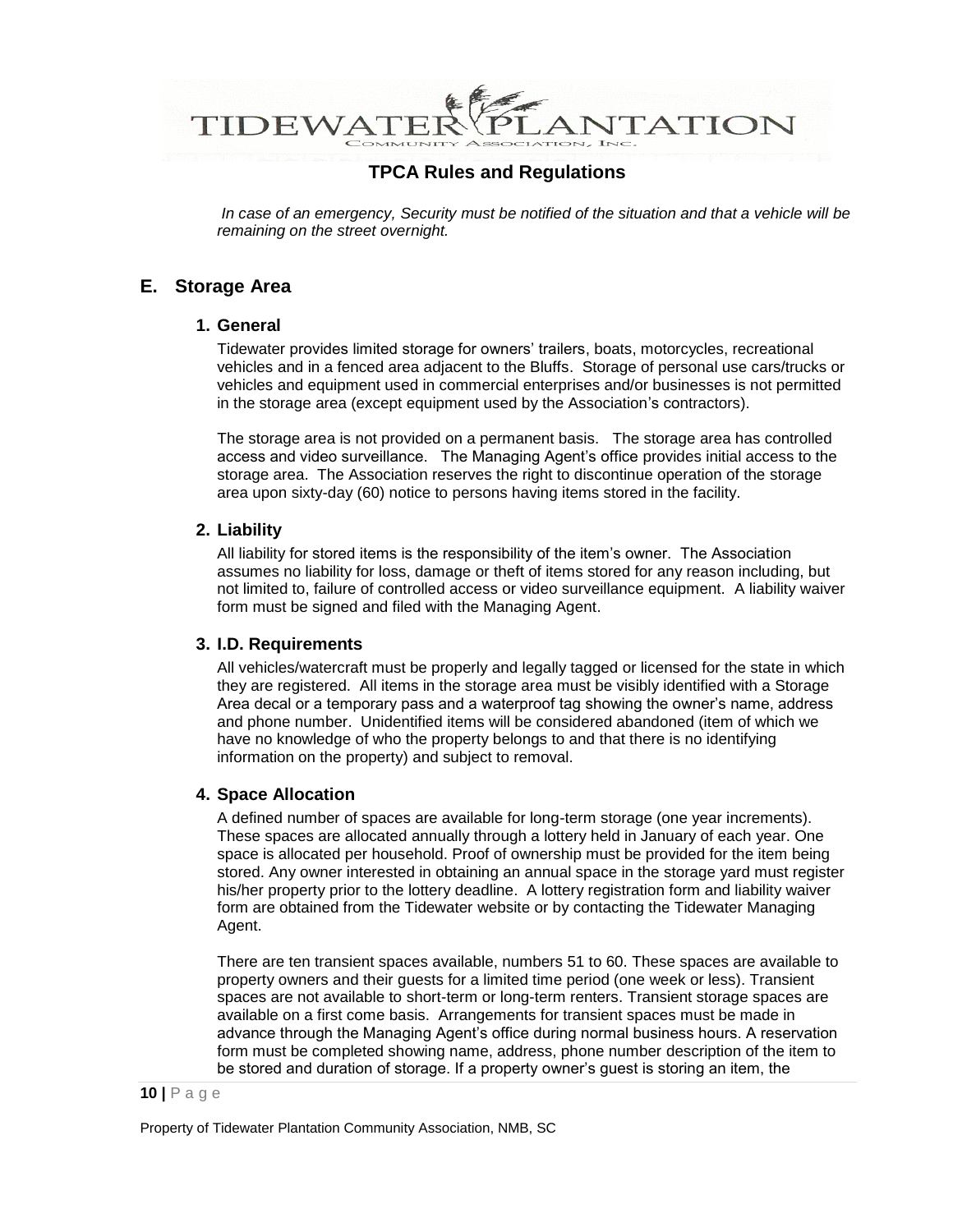

Tidewater property owner's name, address and phone number must also be recorded on the form. A liability waiver form must also be completed and filed together with the reservation form. Upon completion of the required forms, the Managing Agent will assign a transient space number and authorize access to the storage area. This authorization notice must be presented to Security personnel to obtain a FOB for access to the storage area.

#### **Version History:**

| Version     | <b>Effective Date</b> | Approved by:                                                   | Change Description (from/to format)                                                       |
|-------------|-----------------------|----------------------------------------------------------------|-------------------------------------------------------------------------------------------|
| Date        |                       |                                                                |                                                                                           |
| 02 JUN 2010 | NA at this time       |                                                                | Last approval; no revision detail available                                               |
| 30 JUN 2011 | 08 JUL 2011           | Approved motion recorded in 07 JUL<br>2011 BOD meeting minutes | New format extensive revisions to section in regards to access and storage<br>yard usage. |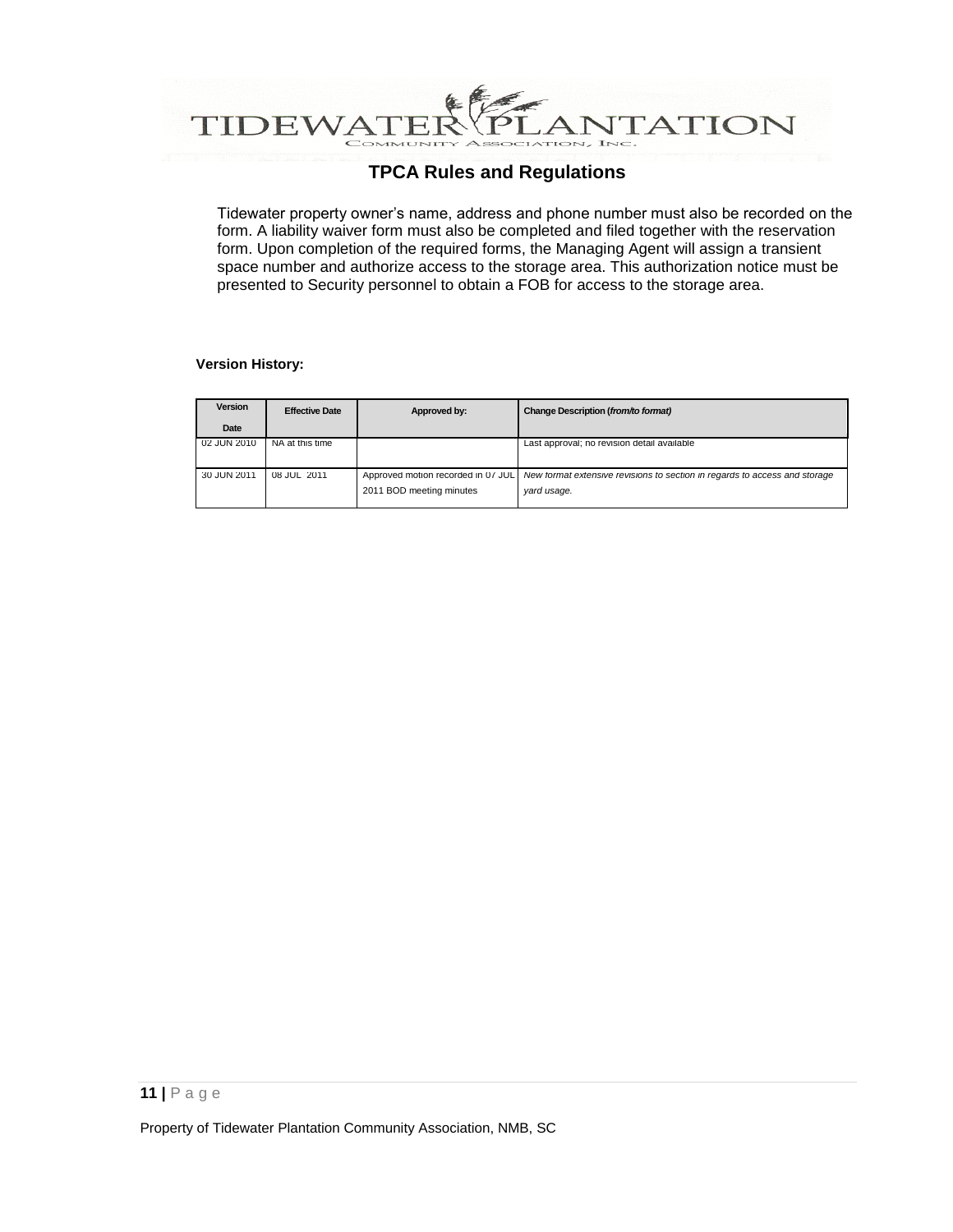**VTATION** DEWA<sup>®</sup>

## **TPCA Rules and Regulations**

**Subject: Property Use and Appearance Section: III Approval Date: 07 JUL 2011**

**Annual Review Date: 01 JUL 2012**

### **A. General Information**

### **1. Home Appearance and Landscaping**

Home appearance and landscaping are subject to the Design Review Board's (DRB) rules and regulations described in the *Tidewater Plantation Community Design Review Board Standards, Requirements and Procedures*. Before beginning any exterior home modification or major landscape change (including shrub/tree removal), DRB review and written approval is required. DRB rules and regulations violations and property use and appearance rules and regulations violations are subject to warnings and/or fines.

#### **2. Water**

Water may not be diverted or removed from any lake or pond for yard maintenance or any other purpose.

#### **3. Wildlife**

Wildlife shall not be fed and shall not be removed from common areas, lakes, or ponds.

### **4. Swimming, Boating, Wading and/or Fishing**

Swimming, boating, wading, and/or fishing are prohibited in Tidewater lakes/ponds.

#### **5. Noise**

Noise (music, dogs barking, etc) or behavior deemed offensive to neighbors or golfers is prohibited and subject to warnings and/or fines

#### **6. Commercial Activities**

The Tidewater CCRs must be referenced to determine other prohibited commercial activities.

### **B. Signs**

No sign, billboard, or advertisement of any kind, including, without limitation, "for rent" or "for sale" and other similar signs may be displayed on the property.

Signs displayed on realtor, contractor, subcontractor, service, delivery, government, or similar vehicles are permitted on the property on a temporary (not overnight) basis in the course of, and for the duration of, their normal business.

Residents of Tidewater, whether property owners or guests of owners, with business signs displayed on their personal vehicles may remain overnight provided the vehicle is kept in a

#### **12 |** P a g e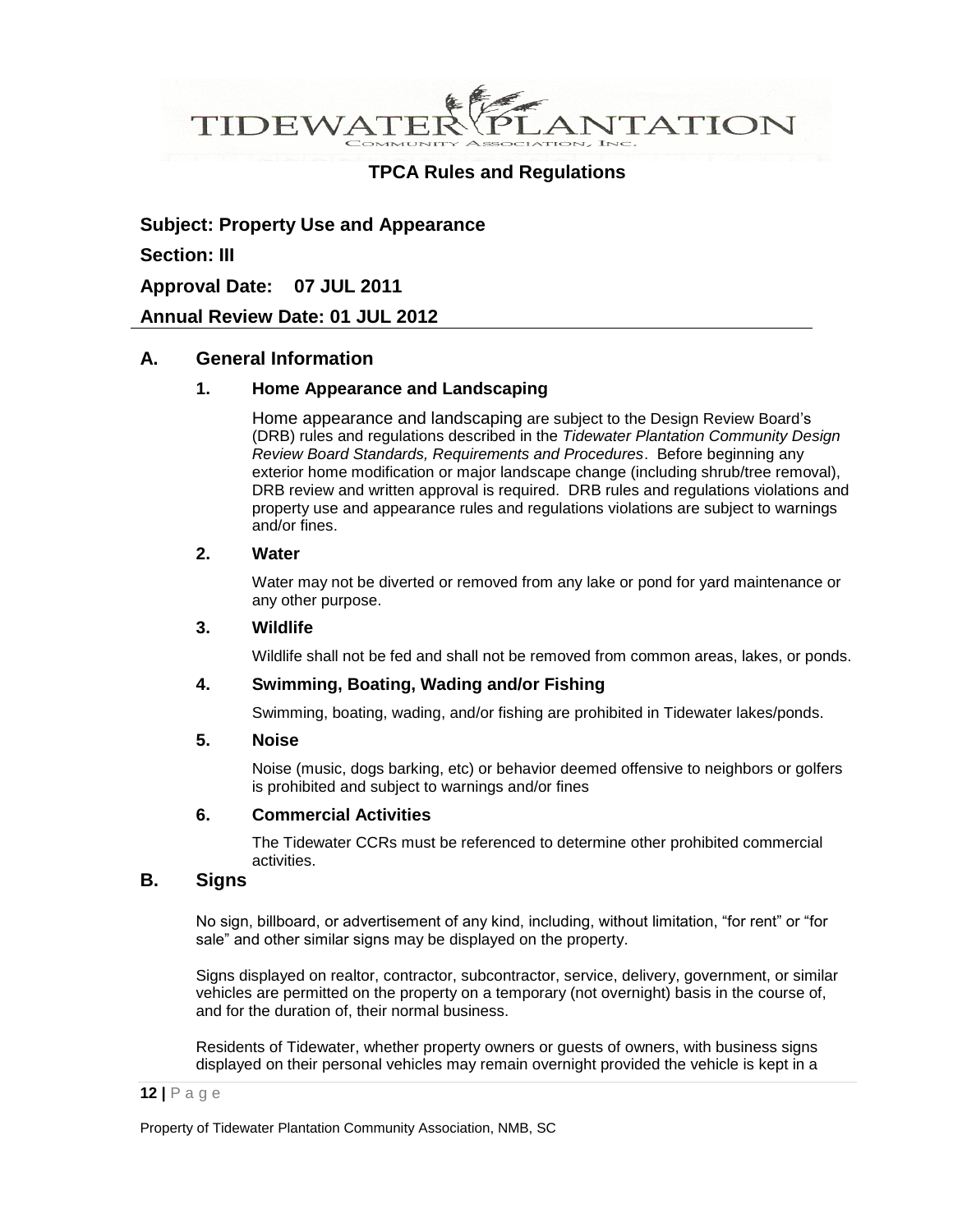

garage. If a garage is not available, magnetic signs are to be removed from the vehicle, and permanent signs covered, while the vehicle is at the residence.

## **C. Trash and Yard Debris Removal**

### **1. Garbage and Recyclables**

Garbage and recyclables must be placed curbside in the designated containers no earlier than dusk on the day prior to scheduled collection. The containers must be removed from the curb area no later than 6:00 PM on the collection day. When an owner or guest is leaving Tidewater for an extended period on a day not designated for garbage collection, only bagged garbage may be placed in the Amenity Center dumpster.

### **2. Yard Debris**

Yard debris, either loose or bagged, should be placed curbside; not in street, not on storm drain covers. Limbs should be cut to a maximum of 4 feet. Yard debris must be placed in front of the Owner's residence for North Myrtle Beach sanitation pickup. Do not place yard debris on common areas and/or undeveloped lots. Plant and landscape packaging debris (pots, bags, etc.) should be disposed of as garbage or be removed by paid landscaper. *It is the owner's responsibility to remove yard debris from Tidewater if the North Myrtle Beach debris removal service refuses to pick up the owner's debris.*

### **D. Garage Doors**

Tidewater garage doors are not to remain open unattended. Aside from a community appearance aspect, the open garage can attract mice, rats, snakes, etc. An open garage door provides easy access for thieves and vandals. If a garage door is observed to be open during the night, the Security personnel are to contact the owner to notify him/her that the garage door is open.

### **E. Private Sales**

There shall be no general public access sales held within Tidewater except as indicated below. This includes "auctions", "vehicle", "moving", "garage", or "yard" sales. The TPCA Board permits "real estate" and "estate" sales, and "open houses" under the following rules and regulations. Security personnel provide access passes that must be displayed in vehicle window.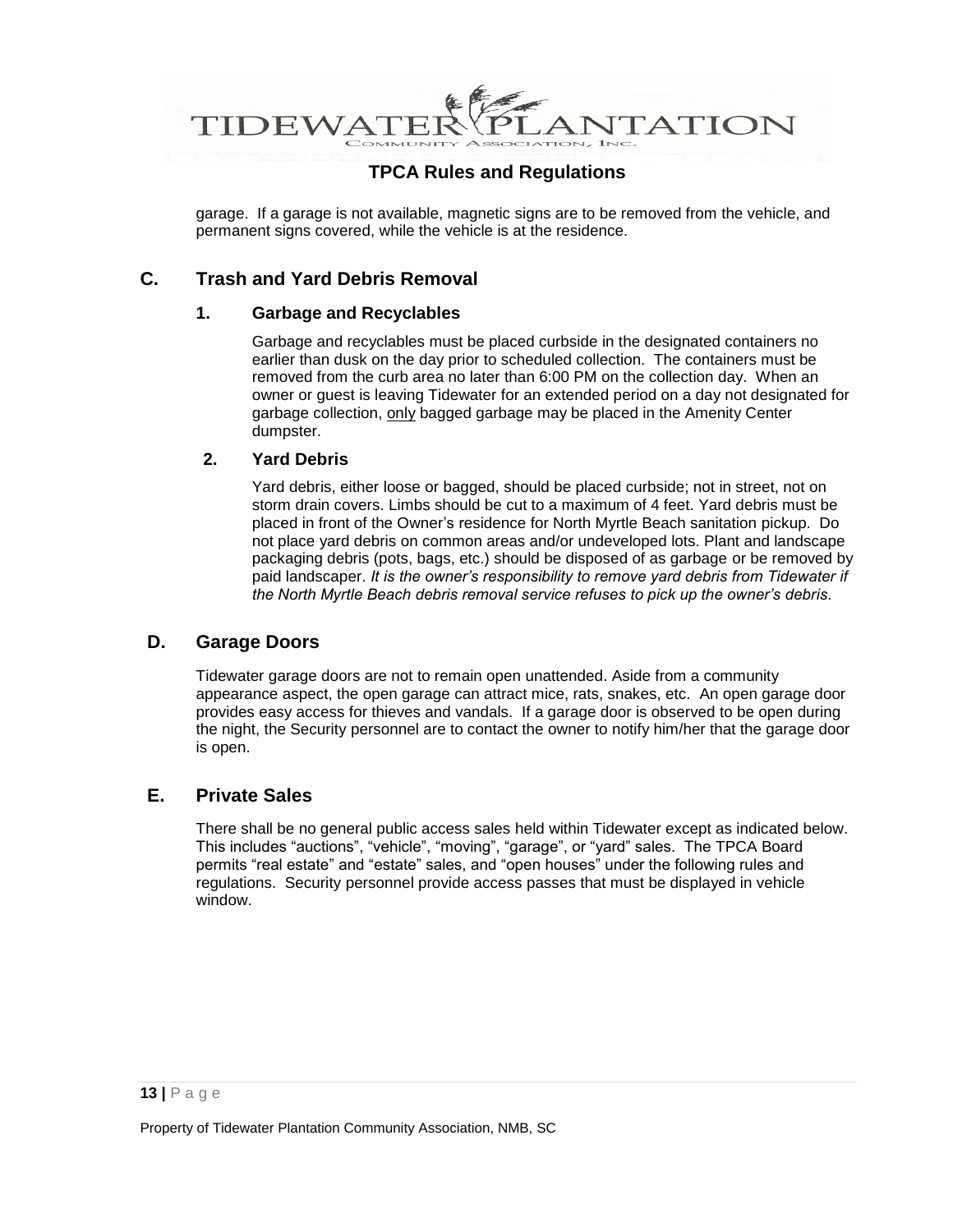

### **1. Real Estate Sales**

- a) Prospective buyers must be accompanied by documented real estate agent or as the guest of an owner.
- b) No signs will be allowed in yards or windows of homes, condominiums or vehicles.
- c) Homes or lots that are for sale can replace the top cap of "911" post at the front of the lot with a teal-colored cap (normal cap is white).

### **2. Open House**

- a) Security personnel must be notified at least one day in advance of each real estate open house. Sponsors of the open house must provide Security with the start and end times of the open house. Sufficient copies of maps/directions to each "open house" property must be provided to Security for distribution to prospective buyers when they enter the TW entry gate. If map/directions handouts are not provided to Security, prospective buyers are not allowed access to Tidewater properties.
- b) Each prospective buyer is issued the appropriate visitor vehicle pass and map/directions. **This pass must be displayed in the front windshield**.
- *c)* No signs are allowed in yards or windows of homes, condominiums or vehicles.
- d) No more than three (3) unmarked balloons may be placed at the front of each property to indicate the location of the open house. Individual condominium associations can prohibit use of balloons at condominium sale locations.
- e) Tidewater traffic and parking rules must be observed by prospective buyers and realtors.
- f) The "open house" homeowner is held responsible for any damage to common area or other Tidewater property that may occur as a result of the open house.
- g) Prospective buyers are not allowed to enter Tidewater Plantation in advance of the stated start time for the open house.

### **3. Estate Sales**

- a) All "estate sale" items must be kept within the home except for normal outside items. Garage doors must remain closed.
- b) No "estate sale" signs will be allowed in the yard or windows of home, condominium or vehicles.
- c) No more than three (3) unmarked balloons may be placed at the front of each property to indicate the location of the open house. Individual condominium associations can prohibit use of balloons at condominium sale locations.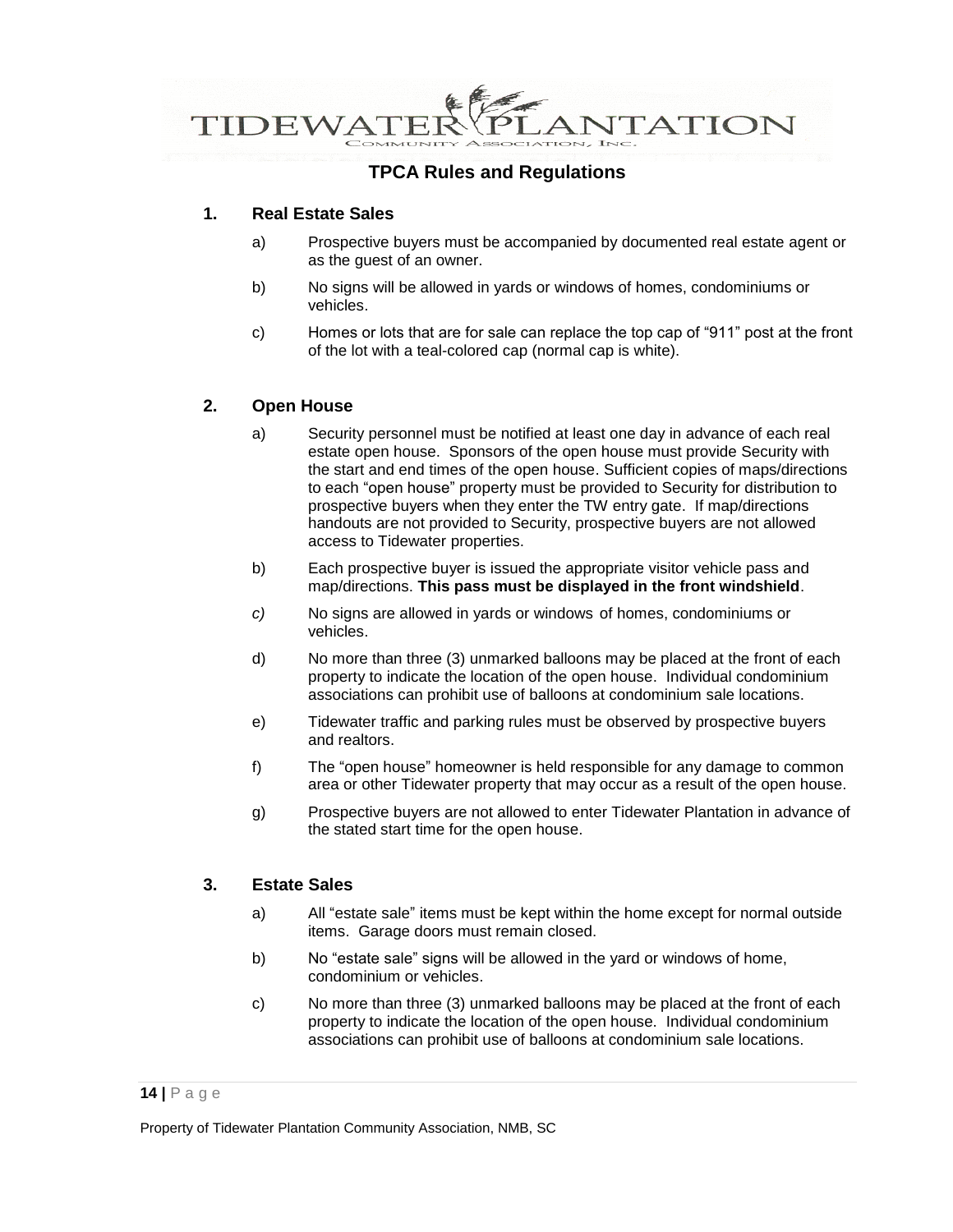

- d) Security must be notified at least one day in advance of the "estate sale".. Sponsors of the "estate sale" must provide Security with the start and end times of the sale. Sufficient copies of maps/directions to each "open house" property must be provided to Security for distribution to prospective buyers when they enter the TW entry gate. If map/directions handouts are not provided to Security, prospective buyers are not allowed access to Tidewater properties.
- e) Each prospective buyer is issued the appropriate visitor vehicle pass and map/directions. This pass must be displayed in the front windshield.
- f) Tidewater traffic and parking rules must be observed.
- g) The estate homeowner is responsible for any damages to the common area or other private property that occur during the estate sale.
- h) Prospective buyers will not be admitted in advance of the start time of the estate sale.

## **F. Scheduled Special Events**

#### **1. Private Parties**

Security must be notified of event times and provided with a list of (non-Tidewater owner) attendees.

### **2. Memorial Services**

- a) Security must be notified of event times.
- b) Non-Tidewater attendees must be able to identify to Security the name of person for whom the service is being held.

### **G. Rental Property**

Prospective renters renting through a realtor or a rental management company must be accompanied by a real estate agent or the renting agent in order to view rental property. No access is permitted unless accompanied by agent.

Version History:

| <b>Version</b><br>Date | <b>Effective Date</b> | Approved by:                                                   | Change Description (from/to format)                                                                     |
|------------------------|-----------------------|----------------------------------------------------------------|---------------------------------------------------------------------------------------------------------|
| 02 JUN 2010            | N/A at time           |                                                                | Last approval; no revision detail available                                                             |
| 30 JUN 2011            | 08 JUL 2011           | Approved motion recorded in 07<br>JUL 2011 BOD meeting minutes | New format: D. Garage doors- deleted "' protracted period of time"; added<br>H. Rental Property section |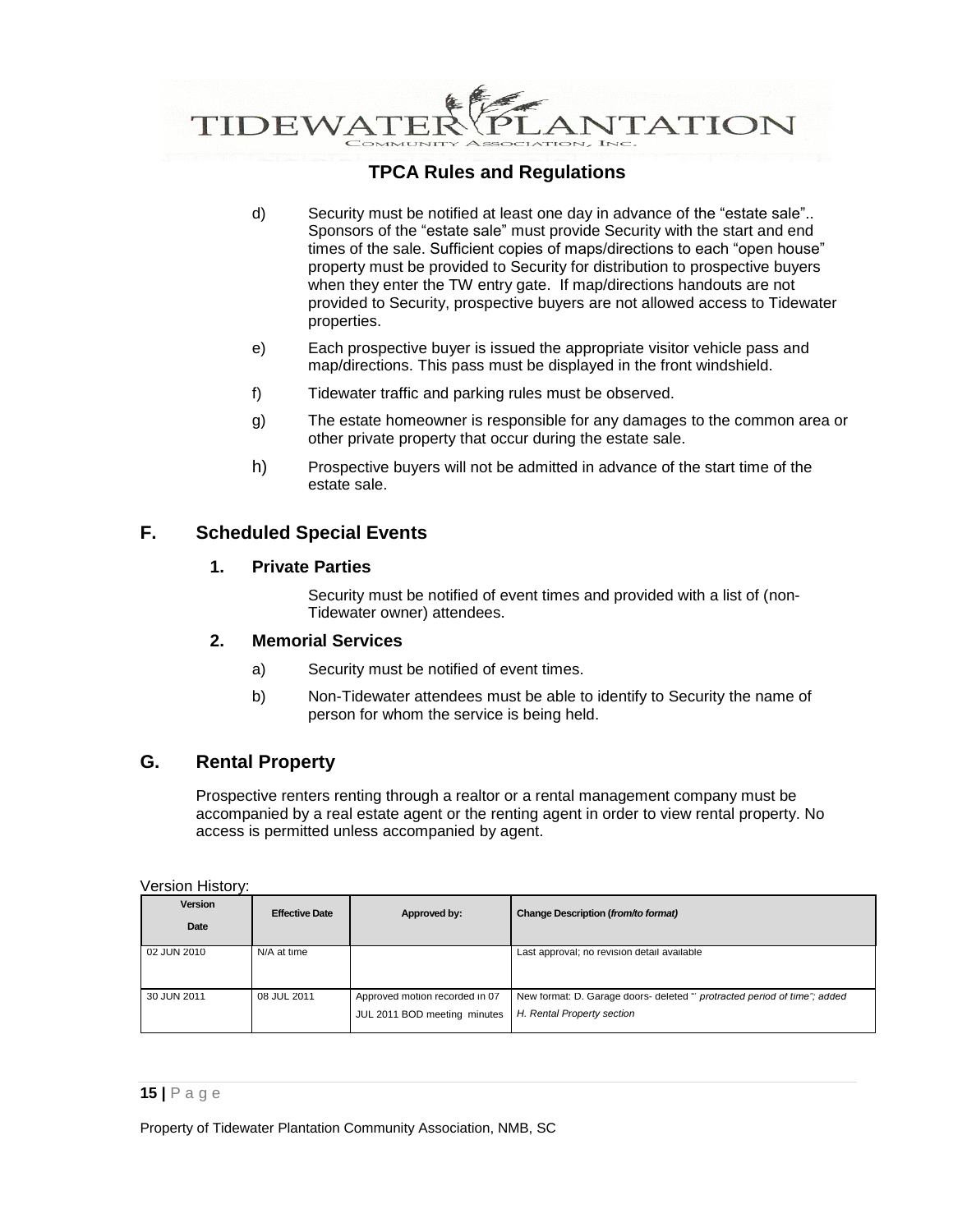

**Subject: Tidewater Facilities and Common Areas Section: IV Approval Date: 07 JUL 2011 Annual Review Date: 01 JUL 2012**

### **A. General Rules**

#### **1. Owner responsibilities**

The Tidewater Plantation Community Association facilities are for the enjoyment of the property owners and their dependents and/or guests.

Any games, sports, or general activities deemed detrimental to the general population by the Managing Agent or Security personnel is prohibited.

#### **2. Pets**

Pets are not allowed inside any association facility except where subject to the Americans with Disabilities Act and the Fair Housing Act.

### **3. Reservation of facilities and premises**

Special functions, such as, but not limited to, hospitality, promotional, golf, tennis or similar outings or events open to all property owners, shall have precedence over daily use of the facilities. For special functions, facilities and premises may be closed to general use by owners and their dependents and /or guests*.* Every effort is made to provide advance notification to property owners regarding scheduled special functions.

Property owners may reserve a Tidewater facility, excluding pools and the Beach Cabana House, for private functions on dates other than major holidays. Advance arrangements must be made through the Managing Agent's office. The reserving owner must follow the required reservation procedure and must be present at private function.

Tidewater facilities are not available for reservation for the purpose of a profit- making program/party, i.e. Tupperware parties, jewelry parties, etc. This restriction does not apply to instructional fees for events provided for the health or educational benefit of owners, i.e. aerobatics, dance, computer, CPR classes.

#### **16 |** P a g e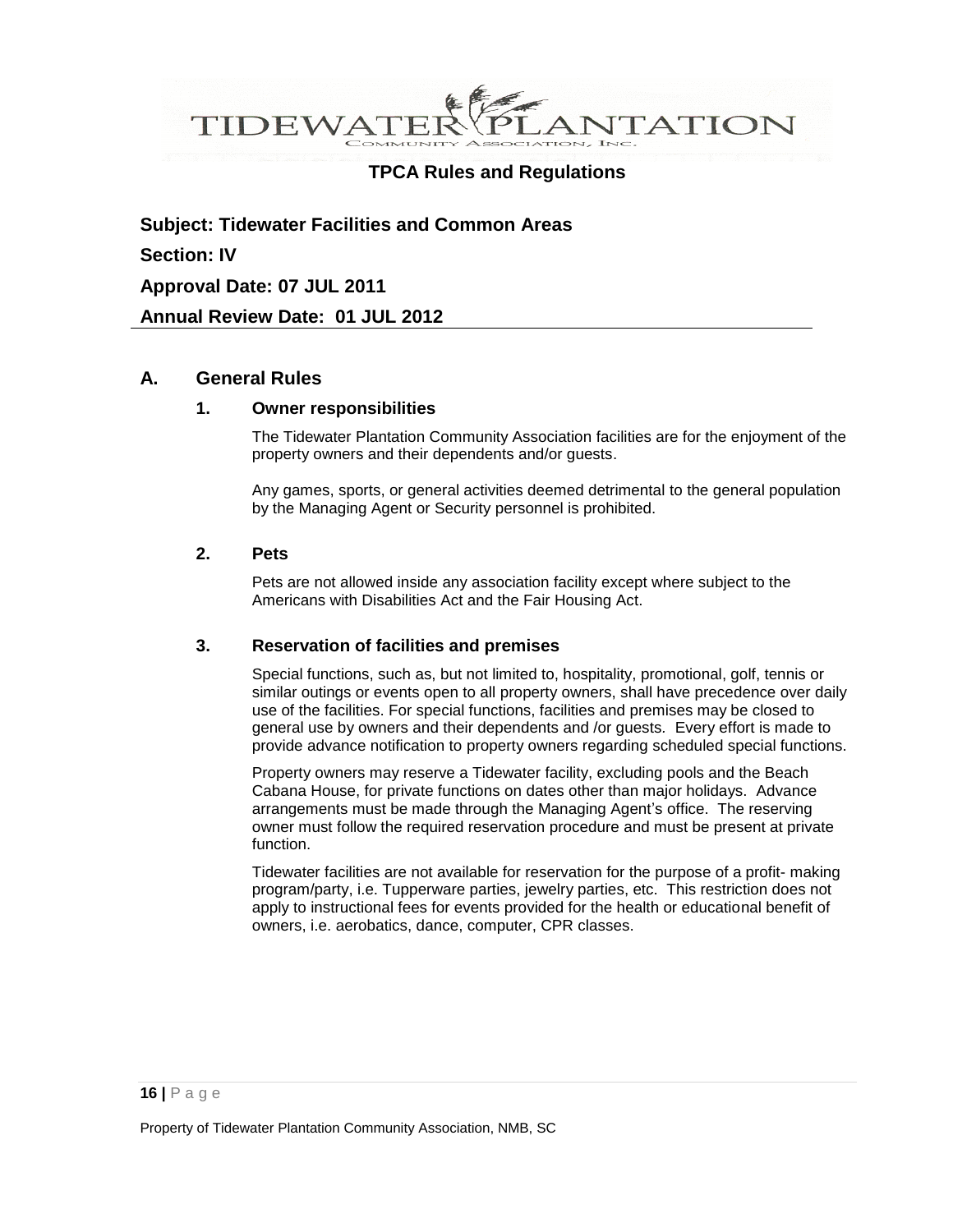

### **4. Liability**

The Association assumes no liability for the property of owners and their dependents and/or guests. The property of owners and their dependent(s) and/or guests are not insured by TPCA against loss or damage. The owner is responsible for the cost to the Association for any damage(s) and/or loss to the Association facility caused by the property owner, their dependent(s) and/or guests. Any special licenses or insurance for the event required by the TPCA and/or the City of North Myrtle Beach are the user's responsibility.

## **B. Amenity Center/TPCA Administration building public rooms**

### **1. General Use**

- a) The facilities may be used during established hours of operation.
- b) Appropriate attire is required within the facilities uncovered swimsuits are not permitted (excluding the washrooms).
- c) Smoking is prohibited.
- d) The use of the facilities by individuals under the age of 16 requires parental supervision.
- e) All food must be consumed within the facility.
- f) All leftover food and accessories must be removed at the completion of the function. All garbage and refuse must be deposited in the dumpster located on the Amenity Center premises.
- g) The Amenity Center kitchen can be used to hold and serve hot and cold food. All appliances must be emptied at end of function and left in clean condition.
- h) Use of adjacent properties to the Amenity Center such as the Owner's pool, hot tub and deck areas are strictly prohibited. Unauthorized use will result in forfeiture of full reservation deposit.

### **2. Capacity**

- (a) The Amenity Center is limited to a capacity of 300 "standing" or 200 "sitting" meeting style, 145 seated at tables, or 115 seated at tables when dance floor is to be used for dancing.
- (b) The TPCA Administration building public room occupancies are limited based on room used. See Managing Agent for correct number of people allowed for a specific room.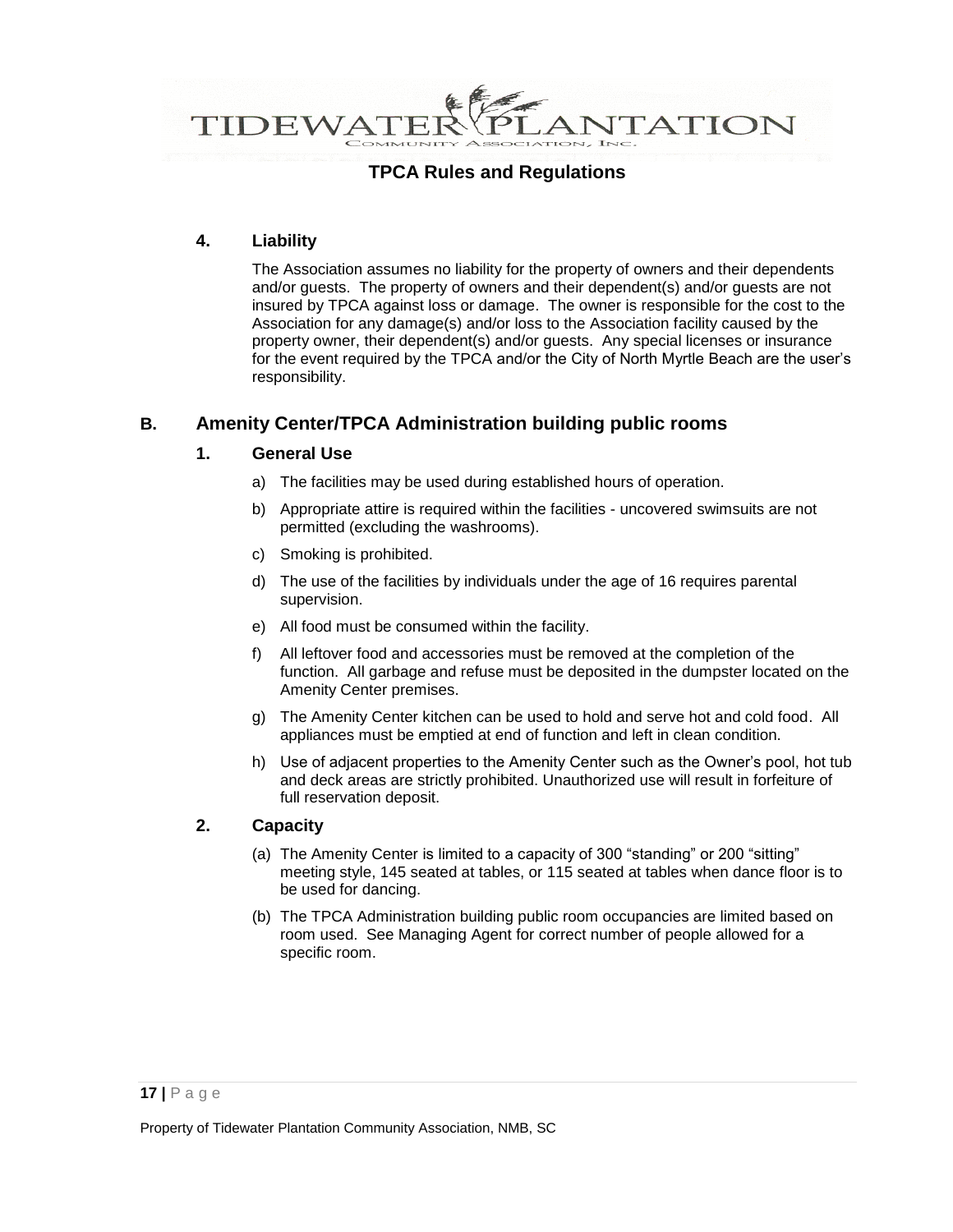

### **3. Facility Reservations**

- a) To reserve a facility, a reservation agreement must be executed with the Managing Agent and a TPCA Board's approve deposit and rental/use fee submitted to the Managing Agent. The deposit will be returned to the owner after inspection and acceptance of the facility condition by the Managing Agent. Any costs associated with clean-up and/or repair of the facility and/or contents resulting from the private function will be subtracted from the deposit. If the costs exceed the deposit, the owner will be responsible for the entire costs. Unauthorized use will result in forfeiture of full reservation deposit.
- b) Reservations for TPCA functions will have priority over individual property owner reservations.
- c) No property owner may reserve a facility more than once in a 90-day period.
- d) Reservation for use of the Amenity Center does not restrict the use of the restrooms by pool users.

## **C. Fitness Center**

### **1. General Fitness Center Information**

- a) The use of the Fitness Center's amenities is at the property owner's or owner's guest(s) own risk. The TPCA does not employ an on-duty equipment attendant or trainer.
- b) Property owners and owner's guest(s) should familiarize themselves with the posted instructions for each piece of Fitness Center equipment before use.
- c) Repair or replacement of Fitness Center amenities due to misuse or unauthorized use by a property owner or owner's guest(s) will be made by the TPCA and the costs billed to the responsible property owner.
- d) Personal trainers as a guest of an owner are welcome, but they are prohibited from business solicitation. Use of the facility by personal trainers is prohibited when not accompanied by a property owner.

### **2. Fitness Center Rules**

- a) No one under age of sixteen (16) is permitted to use the Fitness Center equipment.
- b) Smoking is prohibited in the Fitness Center.
- c) All Fitness Center users must sign in (arrival time) and sign out (departure time) using the sign-in log located near the main entrance.
- d) Use of an individual piece of equipment is limited to 30 minutes (when other people are waiting).
- e) Television, stereo, conversation volume levels should be at a reasonably low level.
- f) Eating is not permitted in the Fitness Center. Eating is permitted on the outside terrace. Note: Any food left in the Fitness Center will be discarded during regular cleaning process.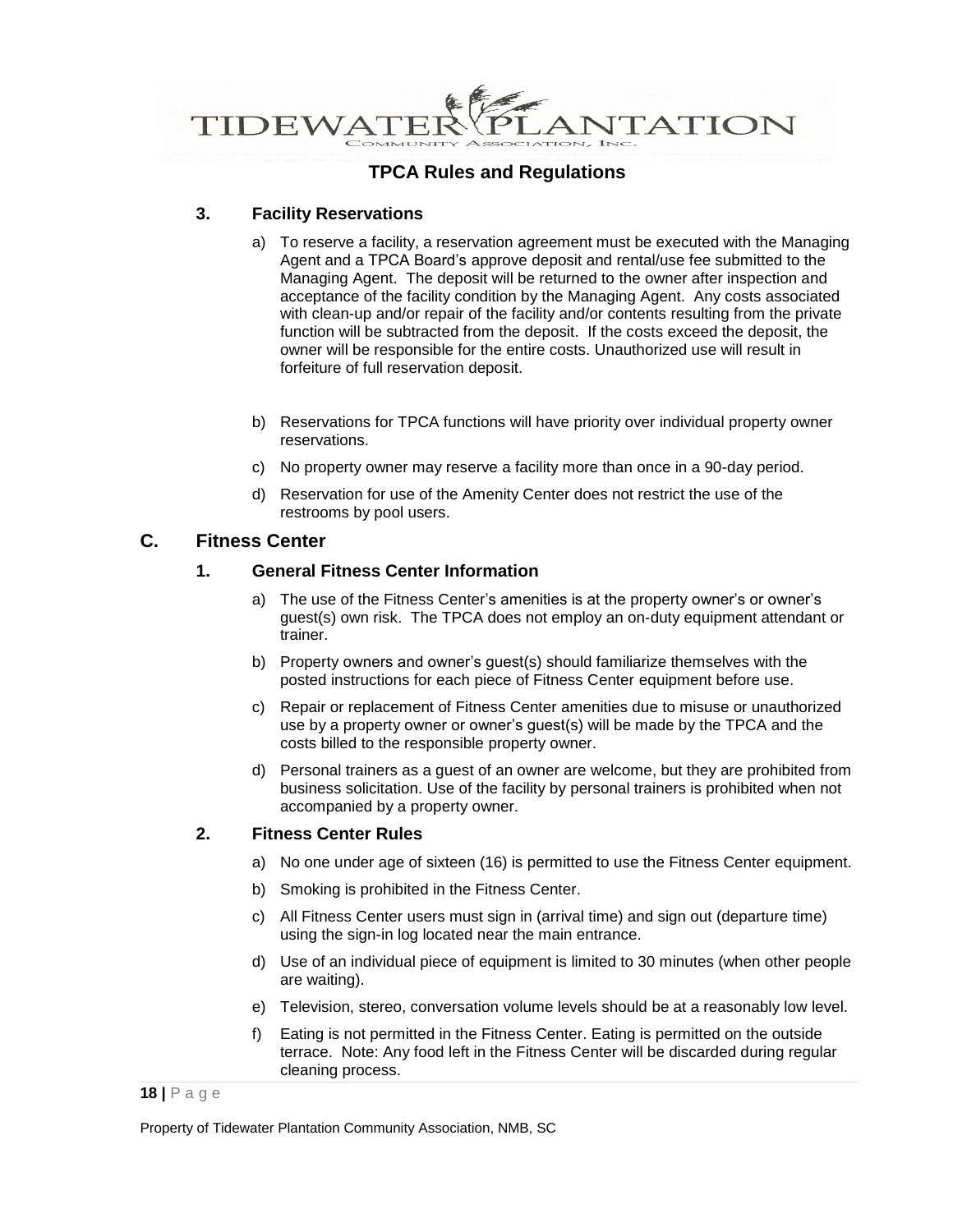

g) Participants in programs offered at the Fitness Center are required to sign a waiver of liability. The liability forms are available from an on-site management employee. The signed form must be presented to the management employee.

### **D. Pools**

#### **1. General Pool Information**

- a) An emergency phone box is located poolside for activating 911 emergency calls.
- b) Life-saving equipment is located along the perimeter of the pool area.
- c) A first aid kit is available at the pool facility.
- d) Management can close the pool for cleaning and maintenance as necessary.
- e) The owner is responsible for all costs associated with pool "clean-up" due to owner/guest action i.e. broken glass, defecation, etc. Note: Costs can exceed \$2,000.00.

### **2. Pool Rules (all Tidewater pools)**

- (a) The pool areas, adult and wading pools, and whirlpool are for the use of property owners, owners' dependent(s), and owner guest(s).
- (b) Swimming is permitted only during posted hours of operation.
- (c) The use of all Tidewater pools is at the user's own risk. No lifeguard is present.
- (d) All food must be consumed under the pergola at the owners' pool, or on the terrace of the community pool.
- (e) No pets are allowed in or around the pool area.
- (f) Any children who are not "potty" trained are not permitted in the adult pools unless they are wearing properly fitting rubber pants or "Little Swimmers".
- (g) Diving is prohibited at all times.
- (h) Running, ball playing, noisy or hazardous activity, or excessive splashing is not permitted in or around the pool.
- (i) The use of floats, balls, etc., which are inconsiderate, offensive, or which interfere with the peaceful enjoyment and safety of other pool users (as determined by Managing Agent) is prohibited.
- (j) The broadcast volume of radios, recorders, CD's, etc. shall be kept at a low level.
- (k) Pool furniture must not be removed from the pool deck.
- (l) Reservation of pool furniture is prohibited.
- (m) Proper swim attire is required. No jeans, cut-offs, tank tops, etc., are permitted in the pools.
- (n) In the event of thunder storms, the pool must be vacated.

**<sup>19</sup> |** P a g e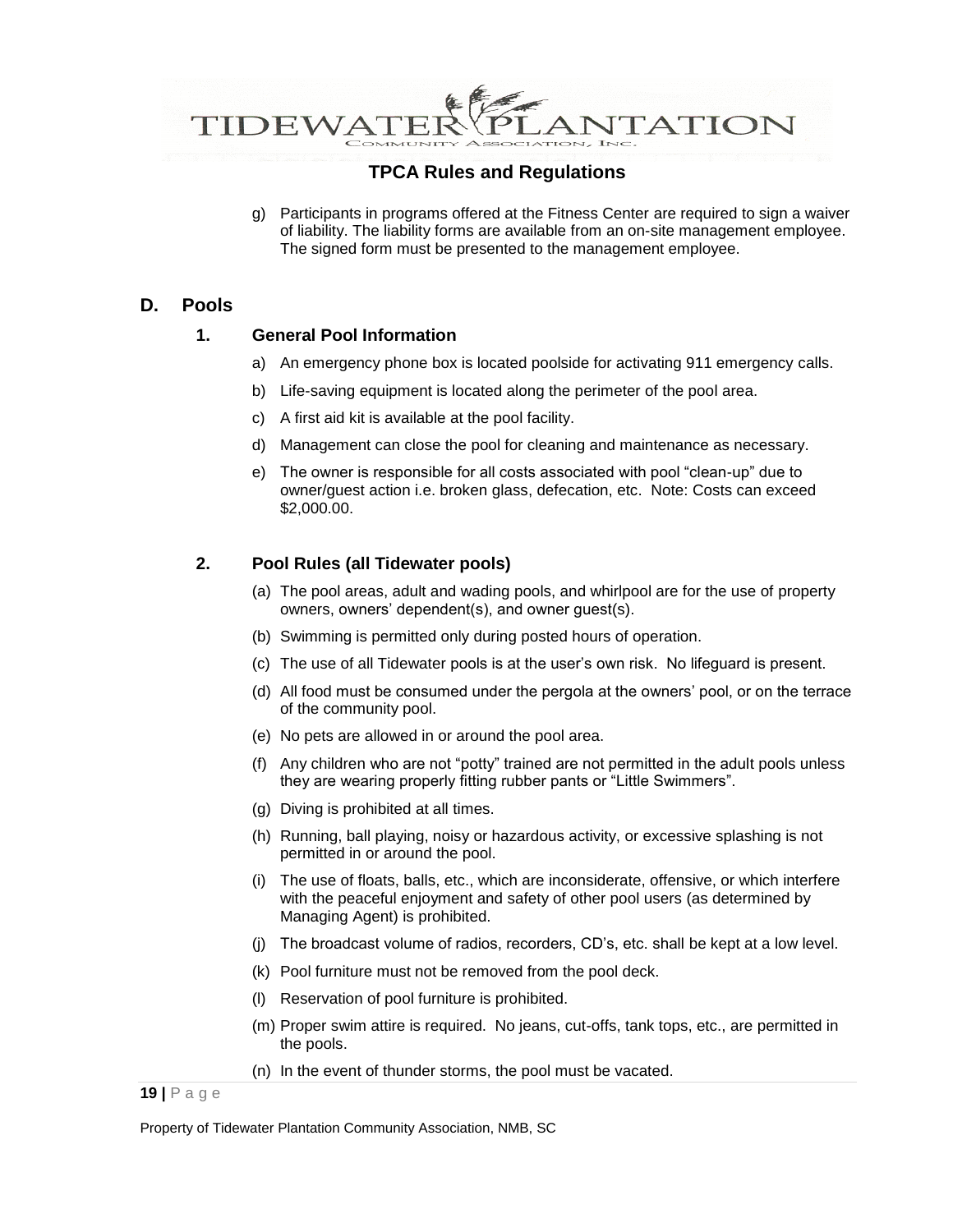

- (o) All persons using the pool and associated washrooms are responsible for keeping the areas clean. Dispose of paper goods, trash, cans, cigarettes, etc. in the provided receptacles
- (p) Use walks and paved surfaces. Do not damage or destroy pool area landscaping.
- (q) No children under 16 years old allowed in pool without adult supervision
- (r) Rules for pool use required by State Department of Health and Environmental Control (DHEC)
	- (i) No solo swimming is permitted
	- (ii) No running
	- (iii) No boisterous or rough play
	- (iv) No person under the influence of alcohol or drugs should use the pool
	- (v) No spitting or blowing nose in the pool
	- (vi) No persons with diarrheal illness or nausea should enter the pool
	- (vii) No persons with skin, eye, ear or nasal infections should enter the pool
	- (s) No animals or pets allowed in the pool enclosure
	- (i) No glass allowed in the pool or on the pool deck
	- (ii) No children should be in the pool without supervision
	- (iii) Showers are required before entering the pool
	- (iv) No more than the posted maximum number of swimmers allowed in the pool

### **3. Spa/Whirlpool**

- a) General Spa/Whirlpool Information
	- (i) DHEC recommends elderly persons and those suffering from heart disease, diabetes; high or low blood pressure should consult their physician before using the spa.
	- (ii) The use of the spa while under the influence of alcohol, anticoagulants, antihistamines, vasoconstrictors, vasodilators, stimulants, hypnotics, narcotics or tranquilizers is prohibited.
	- (iii) A spa session is to be limited to no more than fifteen (15) minutes.
	- (iv) Pregnant women should not use the spa without first consulting their physician.
	- (v) DHEC limits the maximum water temperature for any spa to 104 degrees F.
- b) Spa/Whirlpools Rules
	- (i) Limit time in Spa/Whirlpool to fifteen (15) minutes if others are waiting.
	- (ii) Floats, rafts, etc. are not allowed.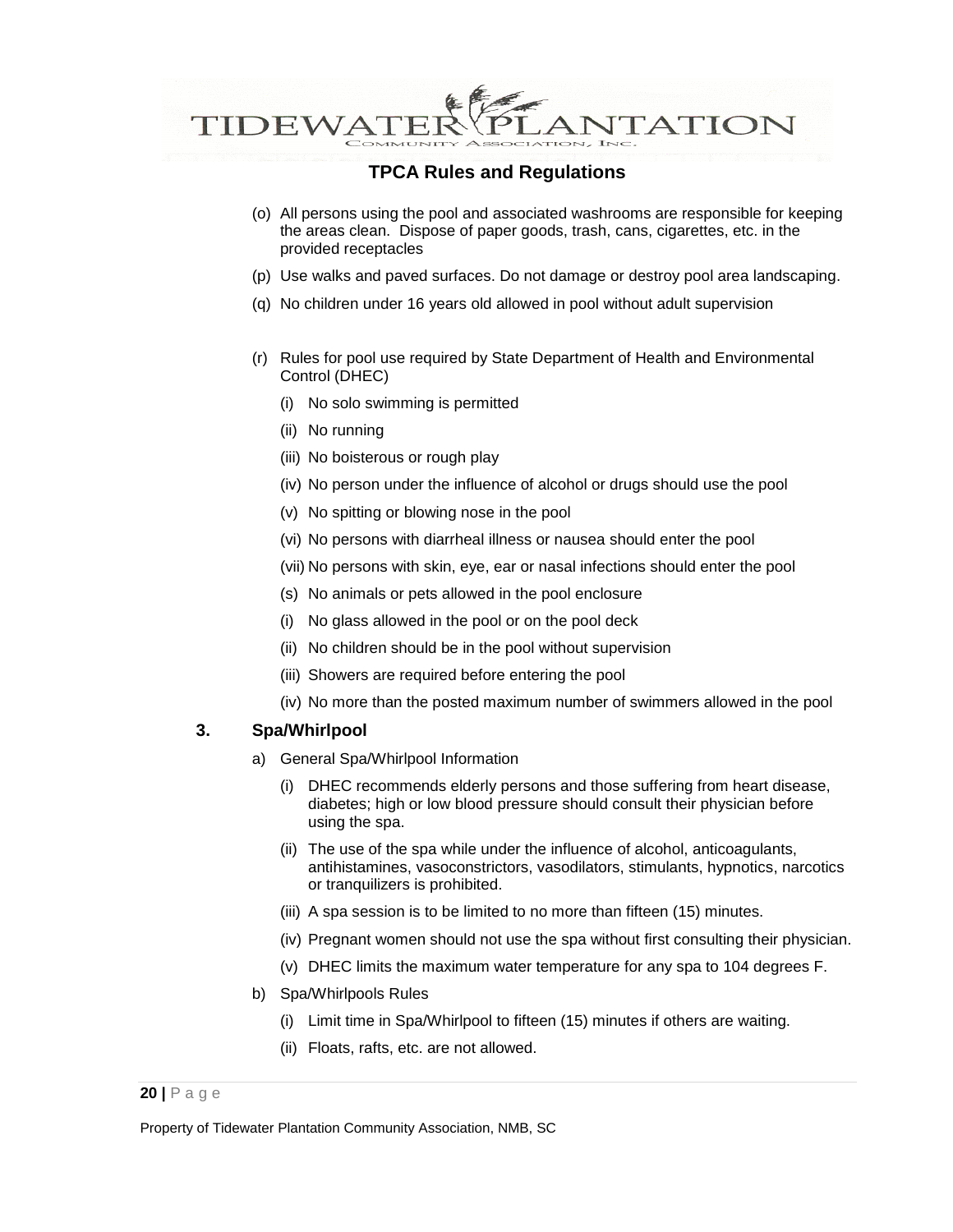

- (iii) Food or drinks are not allowed.
- (iv) All children under the age of three (3) are not allowed.
- (v) All children between the ages of three (3) and sixteen (16) must be accompanied by a parent or guardian.

### **4. Property Owners' Pool**

- a) An owner must accompany guests at all times at the Owner's Pool, Bluffs Pool, and South Island Pool. Unaccompanied guests are to use the Community Pool.
- b) Owners with more than two (2) guests are asked to use the Community Pool.
- c) Owners and accompanied guests must have pool passes with them. The Managing Agent's staff is instructed to enforce pool pass rules. Questions are directed to the Tidewater Property Management Office in the TPCA Administration Center.
- d) An owner's use of the Owners Pool includes privileges for the owner and spouse (or significant other), their unmarried dependent children under the age of twentyfive (25) who are living at home or attending school on a full-time basis, or two (2) accompanied guests. (Note: the two (2) guest limit does not apply to the Bluffs and South Island pools.)
- e) Each unit/lot is issued two (2) Owners Pool Passes per legal owner/couple (name(s) indicated on the closing statement and/or deed on file with the Tidewater ).
- f) Initial pool passes are issued free of charge. Replacement passes are available from the Managing Agent for \$25.00 each.
- g) Guest Pool Passes are limited to 2 per unit/lot.
- h) Food and drinks are prohibited in the pools.
- i) All owners and guests are required to sign the "sign-in" log when entering and leaving the pool area.

### **5. Bluffs Pool**

The use of the Bluffs Pool is limited to Bluffs residents and their guests.

### **6. South Island Pool**

The use of the South Island Pool is limited to South Island residents and their guests.

### **7. Teal Lake Pool**

The use of the Teal Lake Pool is limited to Teal Lake residents and their guests.

### **E. Tennis Courts**

### **1. Tennis Courts General Information**

a) Courts are available for play between the hours of 8:00 a.m. and 10:00 p.m., or as otherwise posted on the bulletin board at the tennis gazebo.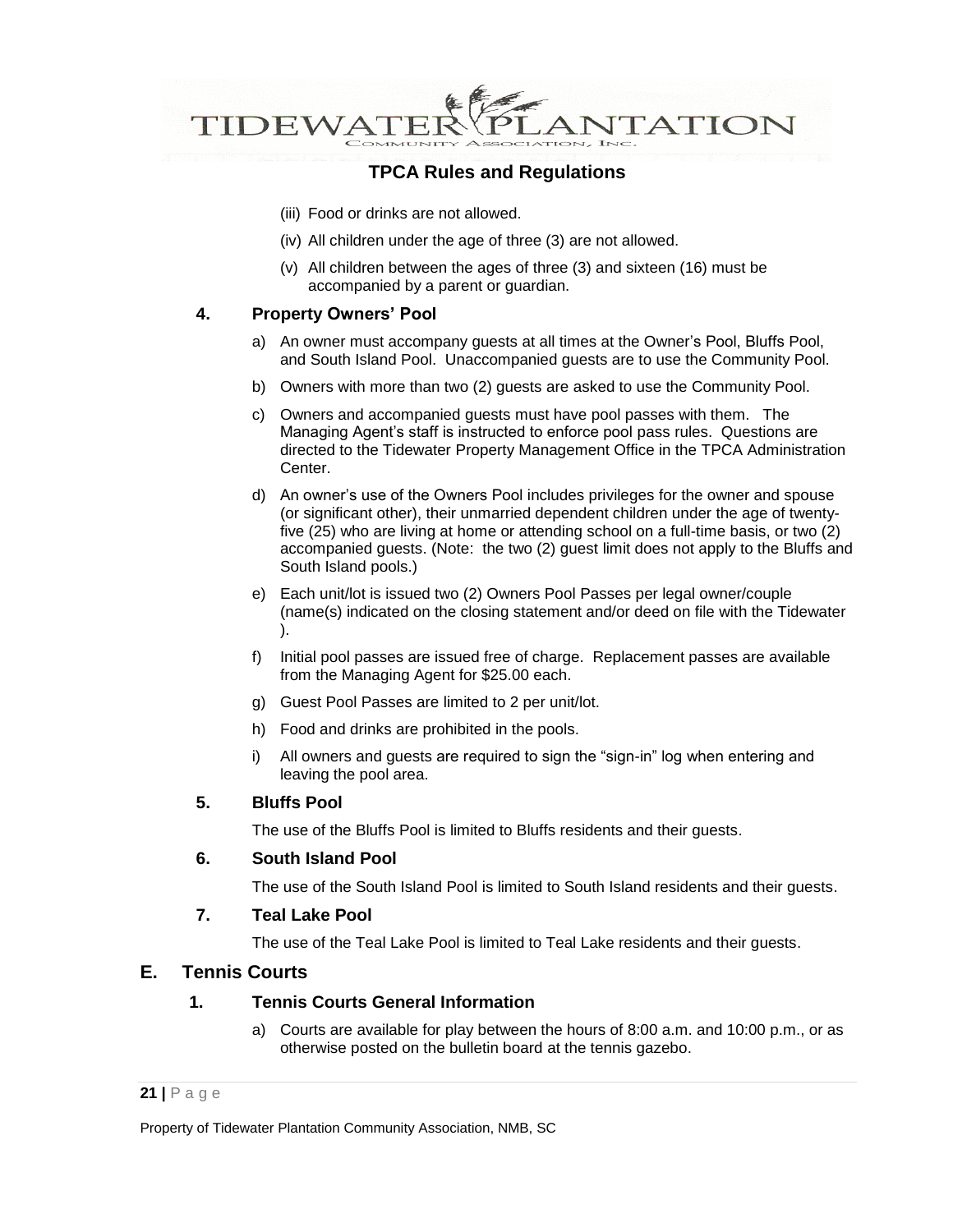

- b) Tournaments, exhibitions, and special events have precedence over routine court use. These activities must be scheduled with the Tidewater Managing Agent.
- c) All courts are subject to closing without notice at the Tidewater Managing Agent's discretion. Play on closed courts can result in owner fines.
- d) Two courts cannot be reserved simultaneously.
- e) Court reservations have priority over walk-on play.
- f) Reservations will not be held for late arrivals. At least two (2) players must be present to hold a reservation.
- g) Players who finish before their time is up should change the signup sheet on the bulletin board at the tennis gazebo when they are vacating the court(s).

### **2. Tennis Courts Rules**

- a) Proper tennis attire is required. Jeans, cut-offs, swimsuits, or tank-tops are not allowed. Shirts are required.
- b) No food is permitted on the tennis courts
- c) All tennis players must register by signing the Tennis Courts Log at the tennis gazebo.
- d) Court time for singles is limited to one (1) hour and doubles limited to one and onehalf  $(1 \frac{1}{2})$  hours of play.
- e) Regulation tennis shoes (flat, soft-soled, designed specifically for clay court play) are required for clay court play.
- f) Any type of sports/walking shoes are allowed on the hard courts.
- g) Players must "dress" the clay courts when finished playing. This includes sweeping the courts and lines.
- h) Players are required to observe recognized tennis etiquette and sportsmanship.

### **F. Beach Cabana House**

#### **1. General Beach Cabana House Access Information**

- a) Beach Cabana House Usage
	- (i) All Owner(s) in good standing and registered spouse or significant other are allowed to use the Beach Cabana House.
	- (ii) Owners may register other immediate members of their family as owner guests. Family members for Beach Cabana House access purposes include those identified as children (sons and daughters with their spouse/significant other), grandchildren, and mothers and fathers.
	- (iii) Registered family guests may use the Beach Cabana House without the deeddesignated owner(s) being present. Registered family guests may not extend Beach Cabana House access privileges to others. Children under the age of 18 must be accompanied by an owner or registered family member.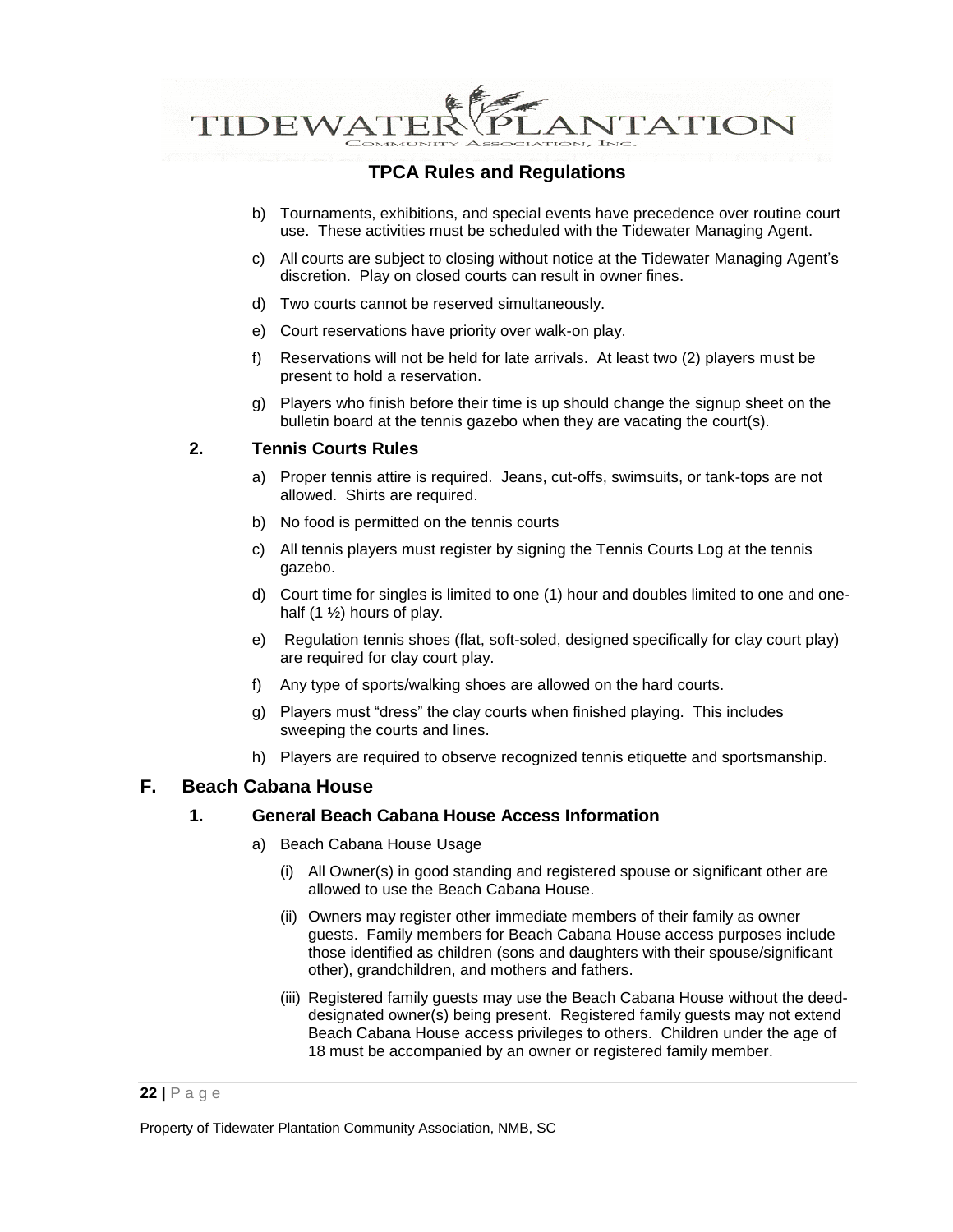

- (iv) All non-registered guests must be accompanied by an owner or spouse or significant other. Owners, spouse or significant other must remain with their guest(s) while at the Beach Cabana House.
- (v) The Beach Cabana House is not available for private parties.
- b) Guest Registration
	- (i) Registration forms are available from the Managing Agent in the TPCA Administration office..
	- (ii) Registration forms require the guest's name, relationship, and date of birth for each named family guest.
	- (iii) Owner(s) are required to acknowledge their responsibility to abide by the Tidewater Rules and Regulations and that the owner is responsible for the behavior and activities of their registered guest(s).
- c) Privileges and/or Fines

Failure to abide by the Tidewater Rules and Regulations can result in suspension of amenity privileges and/or fines to the owner.

#### **2. General Beach Cabana House Rules**

a) ID Requirements

All owners and registered guests must have a photo ID showing name and birth date when using the Beach Cabana House.

b) Beach Cabana House Parking

One vehicle per Tidewater home/unit is permitted a parking space for owner and/or guests. A parking pass may be issued during peak Beach Cabana House usage periods. Failure to have a parking pass may result in the vehicle being towed (at the vehicle owner's expense) from the facility and may result in the loss of Beach Cabana House privileges.

c) Hours of Operation

The Beach Cabana House will be open daily, year-round from 6:00 a.m. until dark except during the summer season when it remains open until 12:00 Midnight. The access system will not permit entry or exit after 12:00 midnight unless special arrangements are made with the Managing Agent.

d) Liability

The loss or damage of personal effects for whatever reason is the responsibility of the owner of the personal effects.

- e) Behavior
	- (i) Conversations, radios, cell phones, etc. should be at a generally acceptable level.
	- (ii) No running within the Beach Cabana House.
	- (iii) If kitchen or bath rooms are used, clean-up after use.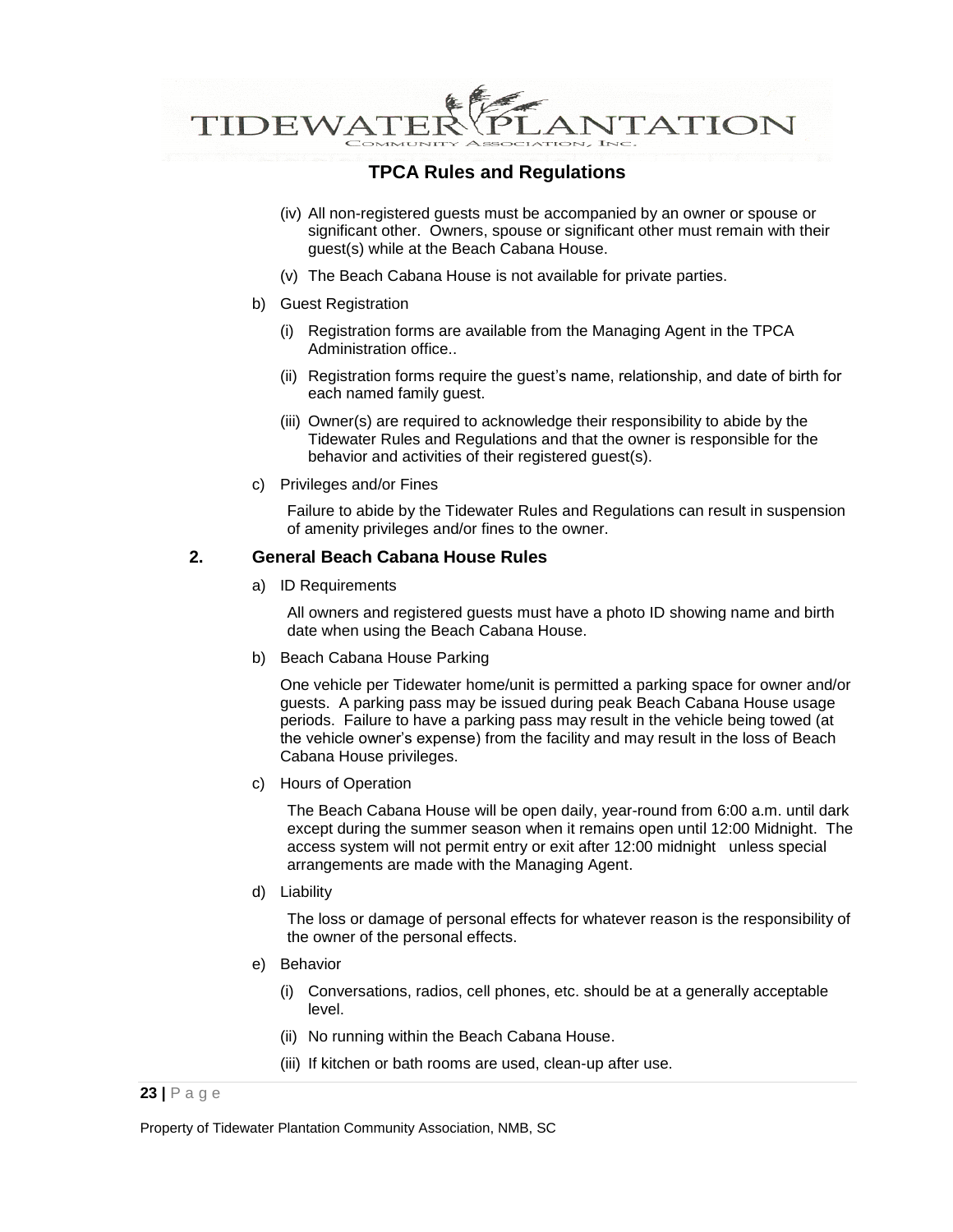

- (iv) No glass containers are permitted
- (v) Deck furniture, kitchen appliances, kitchen counter space, etc. cannot be "reserved" while owners or guests are not actually using the item(s).
- f) Grills

Grills of any type are prohibited within the Beach Cabana House or on the grounds.

g) Pets

Pets are not permitted in the Beach Cabana House or tied/chained on Beach Cabana House grounds.

### **G. Tidewater Bulletin Boards**

Bulletin boards for property owner communications are strategically placed throughout the community and are maintained by the Communications Committee.

Flyers for special community and property owner announcements on 3x5 inch cards (printed and dated) which contain information about swaps, items for sale, pet sitting, and baby/elder sitting are permitted and can remain on bulletin boards for up to two months. Flyers and cards must be approved for posting and are to be delivered to the Communications Committee mailbox in the TPCA Administration office for approval and posting.

Cards promoting regular business ventures such as real estate sales, rental information, construction contracting, etc. are prohibited.

Version History:

| Version<br>Date | <b>Effective Date</b> | Approved by:                                                   | Change Description (from/to format)                                                   |
|-----------------|-----------------------|----------------------------------------------------------------|---------------------------------------------------------------------------------------|
| 02 JUN 2010     | N/A at time           |                                                                | Last approval; no revision detail available                                           |
| 30 JUN 2011     | 08 JUL 2011           | Approved motion recorded in 07<br>JUL 2011 BOD meeting minutes | New format . Revised A.3; revised B.1.e; added B.3 h; revised B.3.a; revised<br>F.2.c |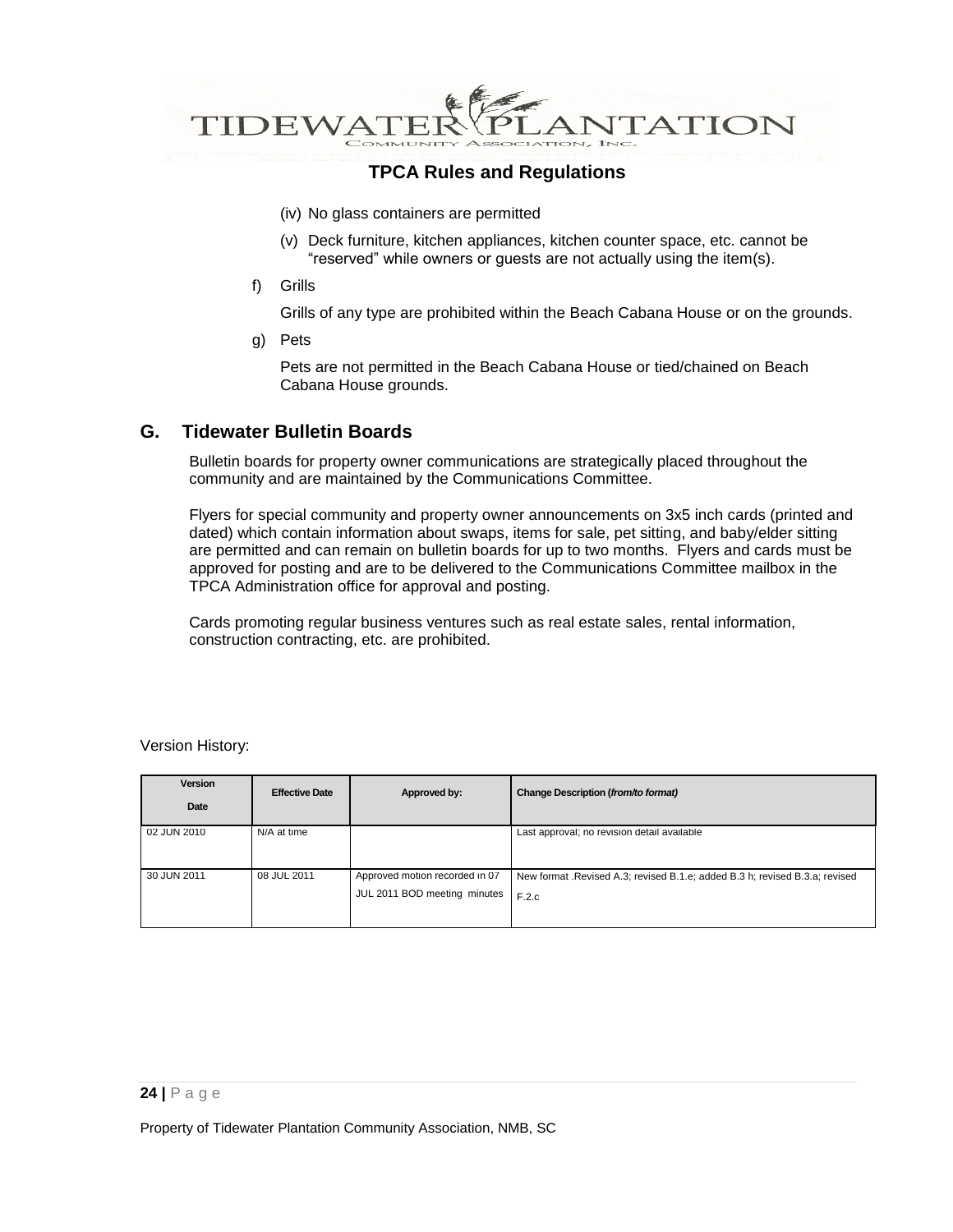ANTATION TIDEWATEF

## **TPCA Rules and Regulations**

**Subject: Pets Section: V Approval Date: 07 JUL 2011 Annual Review Date: 01 JUL 2012**

### **A. General Pet Rules**

- 1. All Tidewater owners, long-term renters, and guests must comply with the TPCA Rules and the City of North Myrtle Beach, SC, animal control regulations except where subject to the Americans with Disabilities Act and the Fair Housing Act.
- 2. Contractors/ sub-contractors are not allowed to bring animals onto Tidewater.
- 3. Condominium owner(s), their renters, or their guests should know and follow the individual Tidewater condominium association's rules and regulations.
- 4. Pets must be maintained in a manner that does not damage Tidewater property, disturb community tranquility, endanger the health and safety of others, or infringe upon the general welfare and enjoyment of person at Tidewater. Owner(s) can be fined for violation of Tidewater pet rules

### **B. Pet Rules**

### **1. Registering/Inoculations**

a) Registering

Pets must be registered with the TPCA Managing Agent prior to occupancy.

b) Inoculation requirements

Evidence of a current rabies inoculation (inoculation tag issued by a governmental authority, certificate signed by a licensed veterinarian, or certificate from a duly authorized person administering the vaccine) must be provided to the Managing Agent on an annual basis.

### **2. Leashes**

Pets must be kept on a lease and under the handler's control when off the owner's property.

### **3. Clean-up**

Handler must clean-up their pet's defecation whenever/wherever the pet has relieved itself.

### **4. Nuisances**

Nuisances subject to fines include: loud/incessant noise, damaging property, molesting or intimidating pedestrians or other animals, fouling the air, or creating unsanitary conditions where the pet is maintained.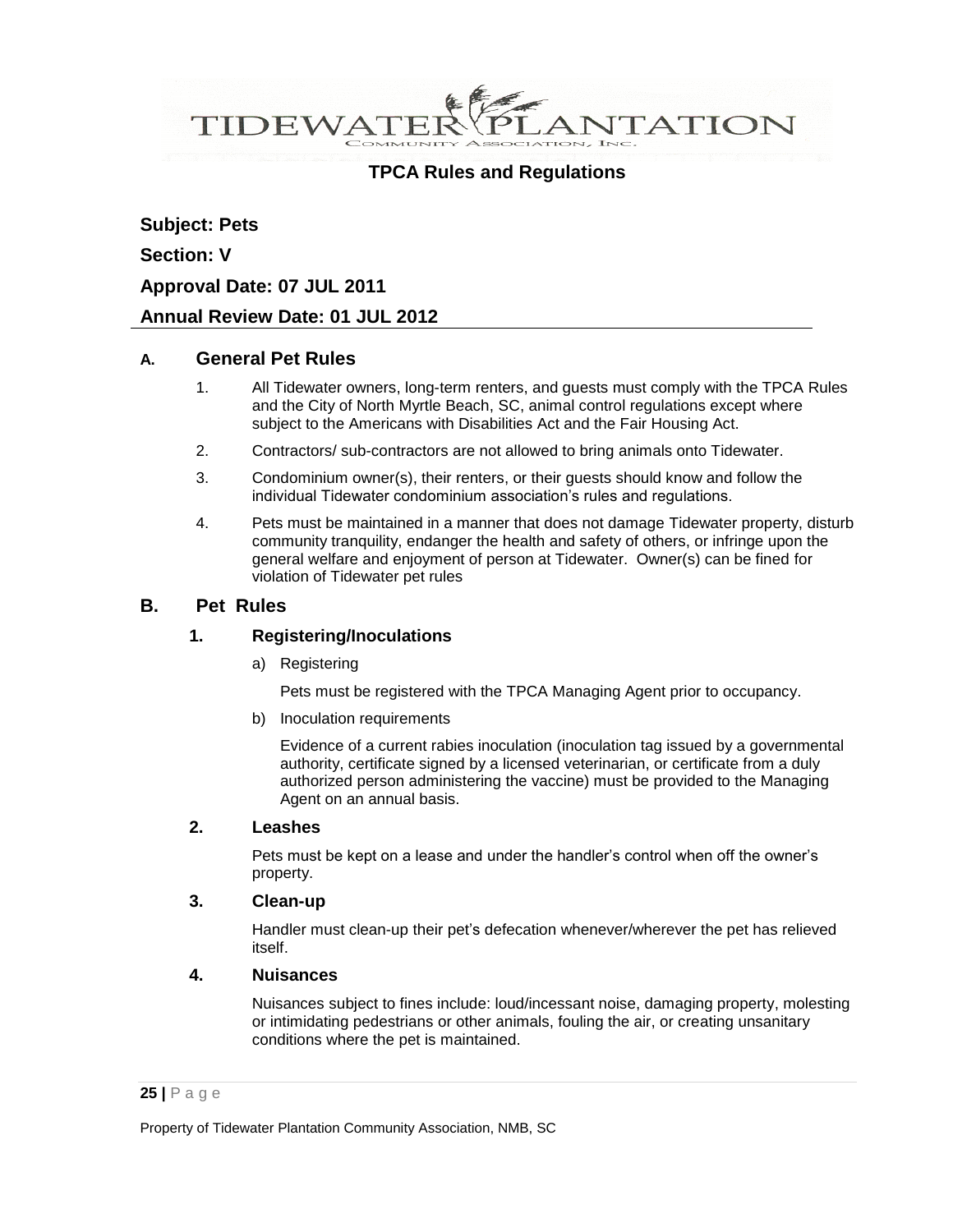

## **5. Fencing/outdoor restraint systems**

Questions concerning fencing, dog runs, doghouses, etc. should be addressed to the Tidewater Design Review Board for resolution.

#### **6. Tidewater Amenity Access – Pets**

See the rules and regulations relative to the specific amenity.

#### Version History:

| Version<br>Date | <b>Effective Date</b> | Approved by:                                                   | Change Description (from/to format)         |
|-----------------|-----------------------|----------------------------------------------------------------|---------------------------------------------|
| 02 JUN 2010     | N/A at time           |                                                                | Last approval; no revision detail available |
| 30 JUN 2011     | 08 JUN 2011           | Approved motion recorded in 07<br>JUL 2011 BOD meeting minutes | New tormat:                                 |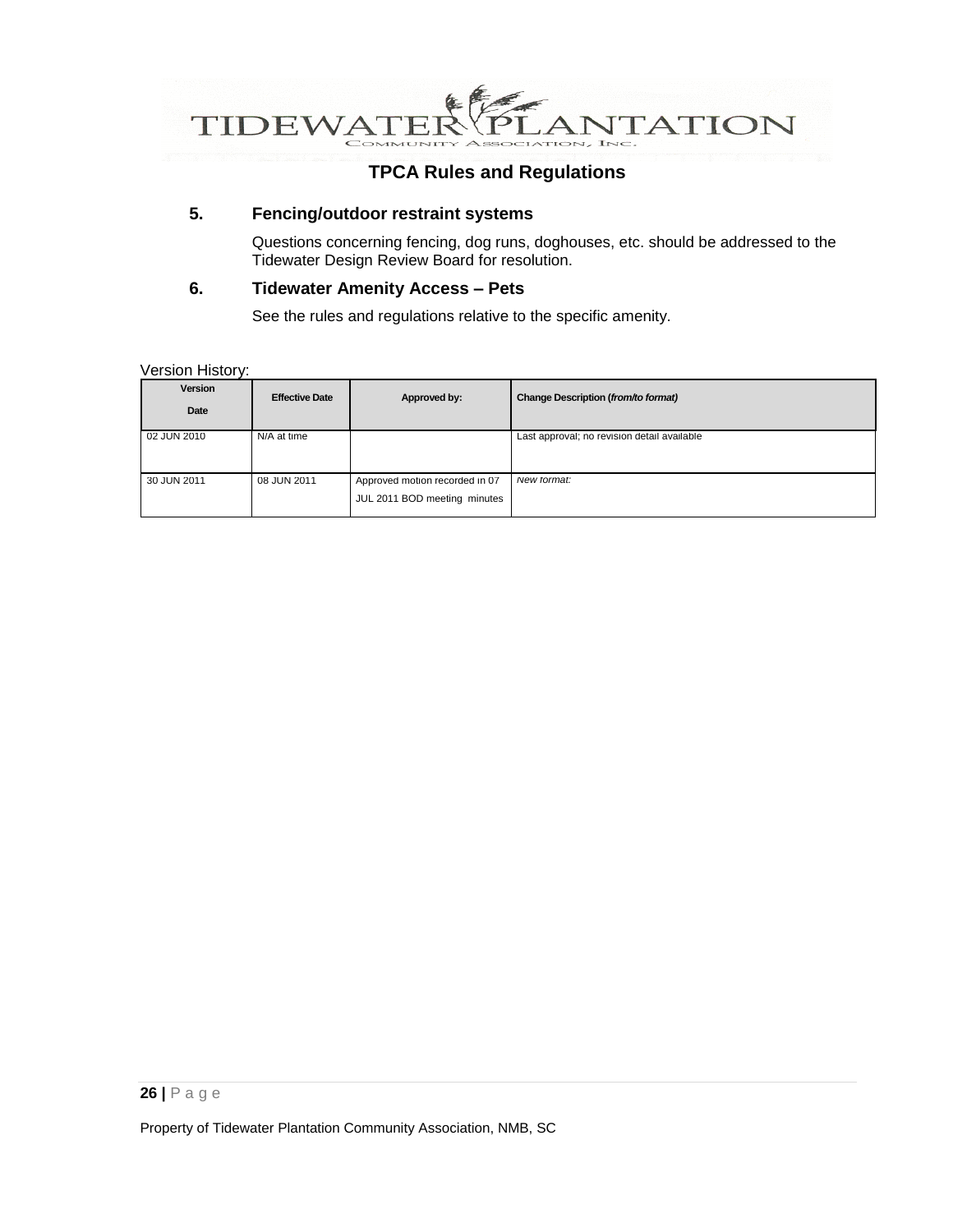**VTATION DEWA** 

### **TPCA Rules and Regulations**

**Subject: Guests and Renters Section: VI**

**Approval Date: 07 JUN 2011**

#### **Annual Review Date: 01 JUL 2012**

### **A. Property Owner Responsibilities**

Property owners are responsible for ensuring that their rental agents provide renters with the relevant Tidewater Rules and Regulations and any applicable Condominium Rules and Regulations.

Owners, rental agents and property management companies are responsible for opening units to renters and taking care of their rental issues 24/7. Security personnel are not to open units for renters or handle rental issues other than those related to Security as stated in the Security Post Orders.

### **B. Property Owner Liability**

Property owners are responsible for the actions of their renters/guests and can be fined for renter/guest violations of the Tidewater Rules and Regulations. Owners are also liable to the TPCA for any damages to Tidewater amenities and/or common areas done by their guests or renters.

### **C. Renters**

### **1. Amenities Access**

Renters have access to only the Community pool/hot tub, Fitness Center, and Tennis Courts.

Renters may not bring guests into Tidewater amenities.

Renters may **not** have access to owner(s) Key Fob. If a Key Fob is used in violation of the Tidewater Rules and Regulations, the fob access to the Tidewater amenities can be deactivated and a fee charged for reactivation.

#### **2. Plantation Access**

Renters must enter the Plantation through the left hand (closest to the gate house) traffic lane.

|  | Version History: |
|--|------------------|
|--|------------------|

| <b>Version</b><br>Date | <b>Effective Date</b> | Approved by:                                                   | Change Description (from/to format)                                |
|------------------------|-----------------------|----------------------------------------------------------------|--------------------------------------------------------------------|
| 02 JUN 2010            | N/A at time           |                                                                | Last approval; no revision detail available                        |
| 30 JUN 2011            | 08 JUN 2011           | Approved motion recorded in 07<br>JUL 2011 BOD meeting minutes | New format: Addition to section A; section C deleted "short term". |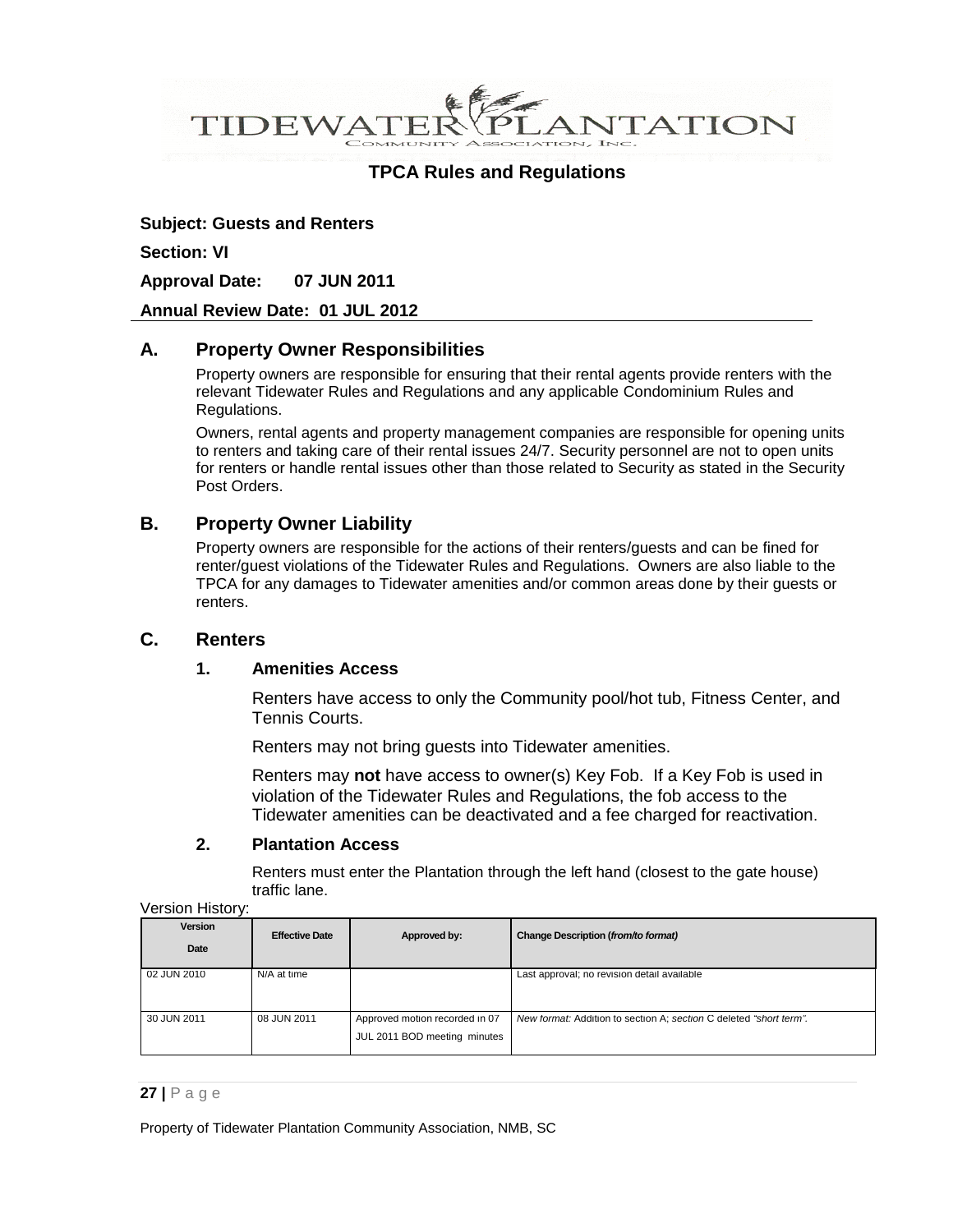**VTATION** TIDEWA

### **TPCA Rules and Regulations**

#### **Subject: Tidewater Golf Course - Property Owners, Guests and Renters**

#### **Section: VII**

**Approval Date: 07 JUL 2011**

#### **Annual Review Date: 01 JUL 2012**

The Tidewater Plantation Golf Course is located entirely within Tidewater Plantation property. The golf course is owned by a corporation and is subject to the Tidewater Plantation Covenants, Conditions and Restrictions (CCRs). Tidewater property owners, renters, and guests are subject to the following rules regarding the golf course use in accordance with the CCRs.

### **A. Access**

No property owner, visitor, guest, and/or renter is allowed on the golf course (including cart paths) unless the person is a "greens-fee" paying guest of the golf course. This rule applies at all times.

#### **B. Pets**

No pets are allowed on the golf course at any time. Pets shall not be restrained on property adjacent to the golf course in a manner which creates a nuisance or interferes with golf play. (Reference Design Review Board (DRB) Standards, Requirements and Procedures)

### **C. Fences**

No fences shall be allowed on the property of any residence adjacent to the golf course or practice range fairways (Reference DRB Standards, Requirements and Procedures)

### **D. Swimming Pools**

No swimming pools are allowed on properties fronting the golf course ((Reference DRB Standards, Requirements and Procedures)

Version History:

| <b>Version</b><br>Date | <b>Effective Date</b> | Approved by:                                                   | Change Description (from/to format)         |
|------------------------|-----------------------|----------------------------------------------------------------|---------------------------------------------|
| 02 JUN 2010            | N/A at time           |                                                                | Last approval; no revision detail available |
| 30 JUN 2011            | 08 JUL 2011           | Approved motion recorded in 07<br>JUL 2011 BOD meeting minutes | New format: added ref to DRB                |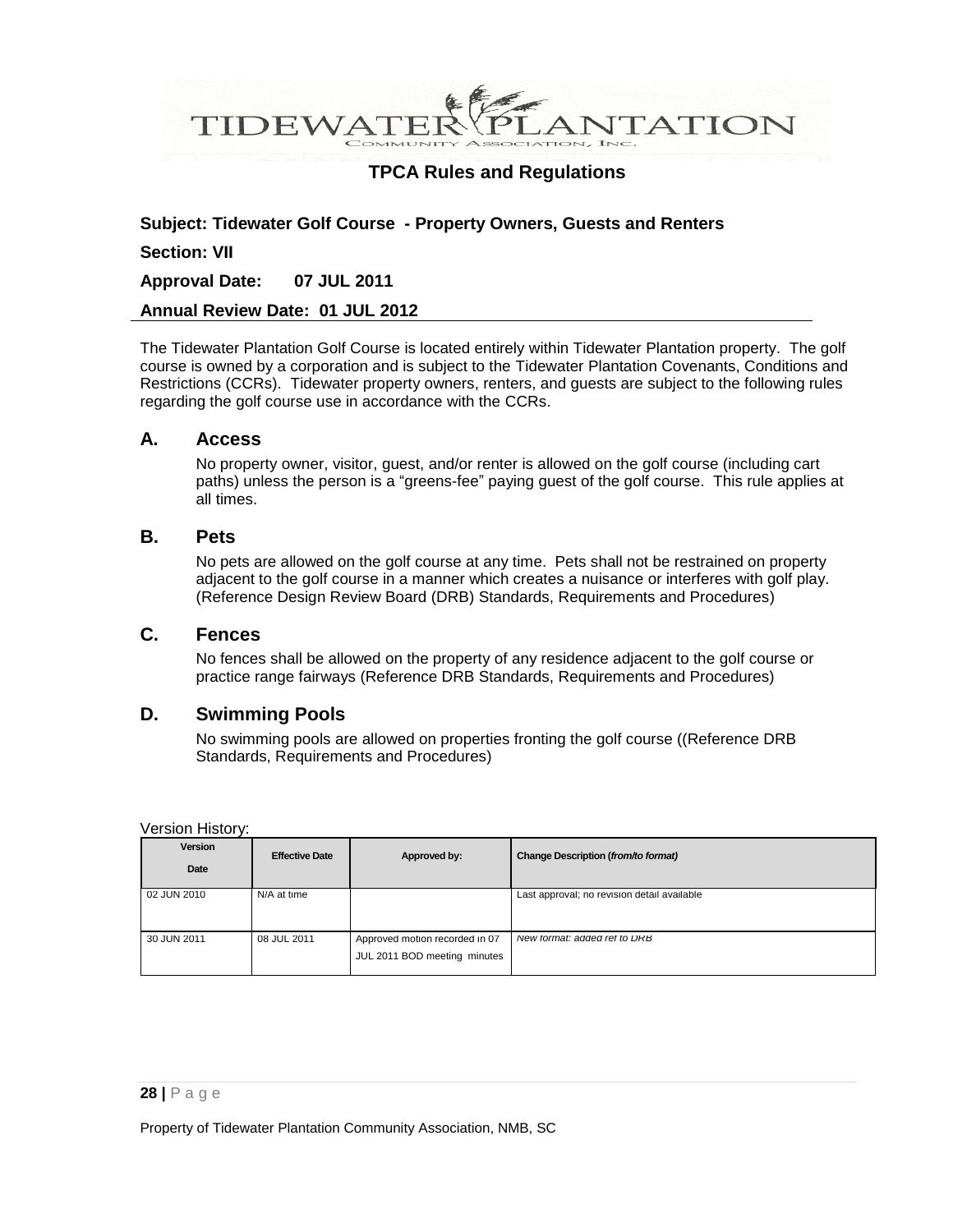ANTATION TIDEWATEF

## **TPCA Rules and Regulations**

**Subject: Rule Monitoring, Enforcement and Appeals Section: VIII Approval Date: 07 JUL 2011 Annual Review Date: 01 JUL 2012**

### **A. Monitoring**

The TPCA Board of Directors (BOD) is intent on preserving the high standards set forth for the Tidewater Community. Volunteer groups, committees and firms partner with the BOD to achieve this objective. The following groups and individuals are involved with monitoring the Tidewater Rules and Regulations:

- Budget and Finance Committee
- Communications Committee
- Condominium Associations
- Design Review Board
- Employees of the Managing Agent supervising programs and facilities
- Government Liaison Committee
- Information Technology Committee
- Investment Committee
- Property Owner(s) informing the Managing Agent of rule infractions
- Periodic review teams of Managing Agent related to common areas and roads
- Promotion Committee
- Property Committee
- Recreation Committee
- Rules and Regulations Committee
- Security Committee

### **B. Enforcement**

*Failure of an Owner to comply with such restrictions, covenants or rules and regulations shall be grounds for action with may include, without limitations, and action to recover sums due for damages, injunctive relief or any combination thereof. Failure to enforce any covenants or restrictions shall not be deemed a waiver of the right to do so thereafter*. (CCRs Article 15, Section 2, page 41)

### **C. Infraction Reporting**

Any alleged infraction noted by an owner/guest must be reported to the Managing Agent (via email, telephone, or in writing – signed or unsigned) at the TPCA Administration office. Depending upon the nature of the infraction, the Managing Agent either forwards the information to the proper parties for action (BOD or DRB) or prepares a notice of violation which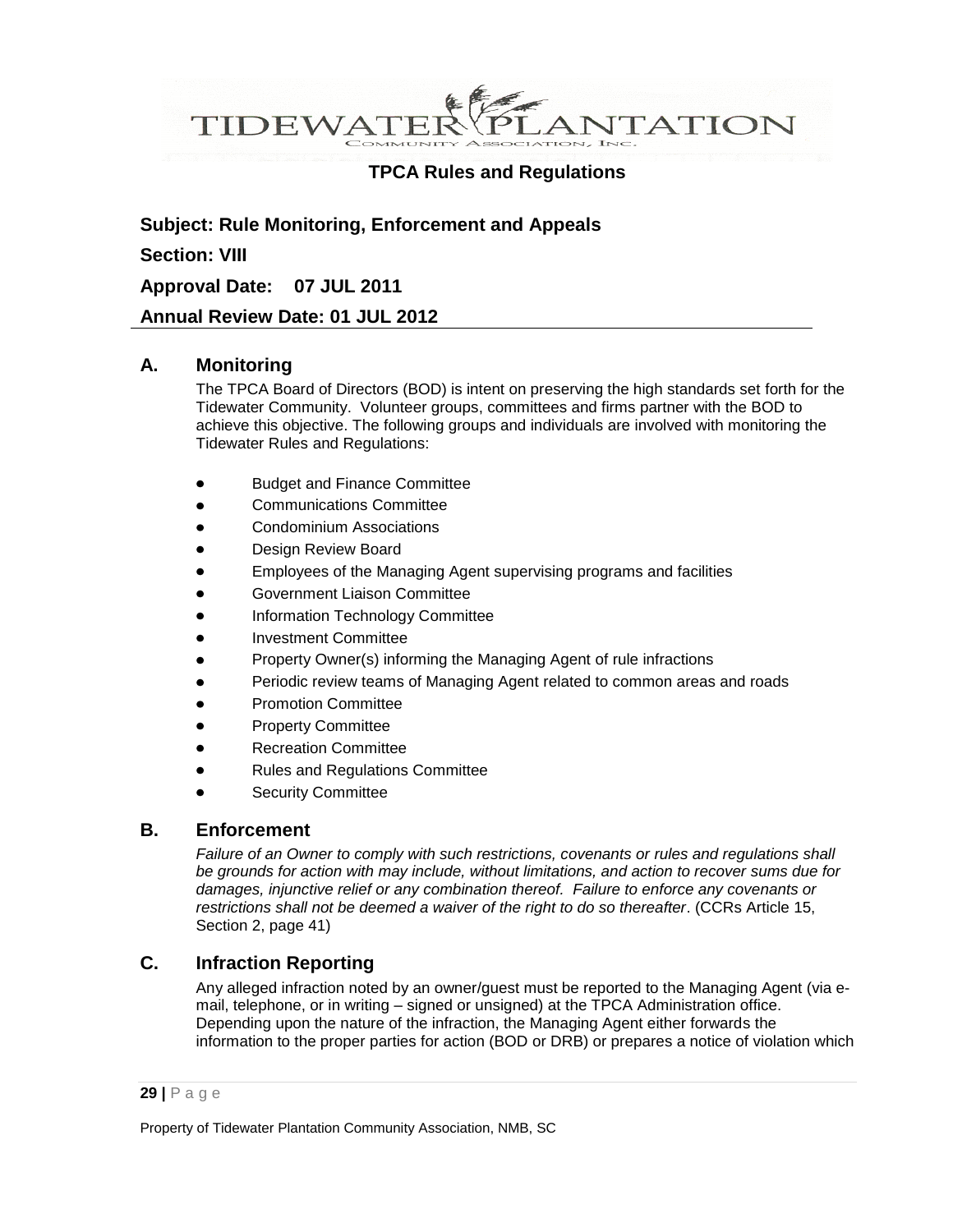ANTATION **TIDEWAT** 

## **TPCA Rules and Regulations**

is sent to the property owner in question. A record is kept of all infractions and action(s) taken to resolve the complaint. All signed complaints are acknowledged in writing.

## **D. Infraction Corrective Actions**

The Managing Agent prepares a written notice of the violation addressed to the responsible owner. The notice is mailed to the owner at their address of record. The notice provides a description of the violation, the corrective action required and the consequence of failure to cure the violation.

The first violation notice relative to an infraction is issued as a warning unless the Managing Agent in conjunction with the BOD determines the violation to be a matter of public safety or so egregious as to warrant waiving the warning provision.

Any subsequent notice relative to the repeat of the same infraction, a failure to cure a previous infraction, or a similar infraction shall be subject to fines set and levied per BOD Policy, *Issuance & Collection of Fines.*

### **E. Fines**

In addition to all other remedies, at the discretion of Declaring or the BOD, a fine or fines may be imposed upon an owner for failure of the owner, owner's guests, lessees, or owner's employee(s) to comply with any Tidewater CCRs Policies or Rules and Regulations.

Fines shall not be construed to be exclusive, and shall exist in addition to all other rights and remedies to which Declaring or the TPCA may be otherwise legally entitled (CCRs Article 15, Section3, page 41 and TPCA Policy 4-15).

### **F. Mediation**

The process of Mediation may be used to resolve differences in areas such as, but not limited to:

- Disputes between property owners
- Issues not involving clear cut rule violations
- Issues involving possible violation where there is no responsible TPCA Committee

Offering Mediation in any dispute shall be discretionary and should be used only in cases where bringing the parties together may result in resolution.

Mediation is a voluntary process and either party may refuse to participate if mediation is offered. Failure to respond to an offer of mediation or failure of a mediator to be selected by either party will constitute a refusal.

Mediation will be a short-term process wherein the mediator will get the parties (the source of the complaint and the owner that is the subject of the complaint) together so they may seek a resolution of the issue short of the Managing Agent issuing a "notice of violation".

Mediation will be offered only at the discretion of the TPCA BOD. The BOD can recommend mediators on a case by case basis.

#### **30 |** P a g e